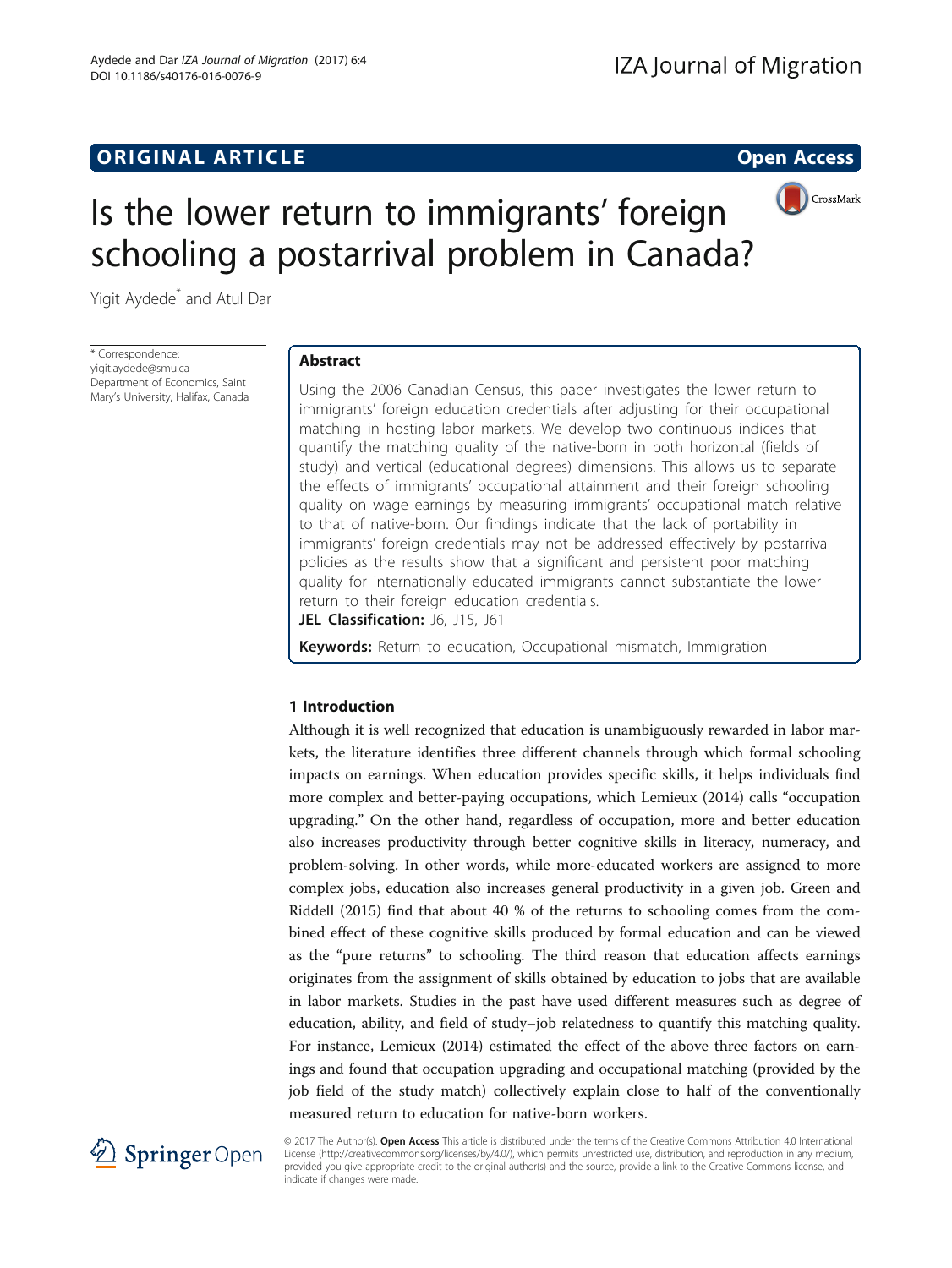Despite the overwhelming evidence that education has robust, positive, and casual effects on wage earnings, immigrants' foreign education appears to be greatly discounted in Canada (Li and Sweetman [2014;](#page-23-0) Ferrer and Riddell [2008\)](#page-23-0).<sup>1</sup> Furthermore, Uppal and LaRochelle-Cote ([2014](#page-24-0)) report that, among internationally educated universitygraduate immigrants, 48 % of women and 37 % of men work in occupations that usually require a high school education or less in 2006. The corresponding rates are 15 and 17 %, respectively, for Canadian-educated native-born university graduates. A most recent study by Aydede and Dar ([2016\)](#page-23-0) also points to a persistent and significantly poorer horizontal mismatch for foreign-educated immigrants in Canada: 76 % of immigrants work in jobs that are considered least related by native-born workers in their field of study. In light of this evidence, it is obvious that differential returns to formal schooling by nativity would reflect not only the variable quality of education across source countries but also systematic differences in the occupational matching for those groups in Canada. In other words, one may raise the question of immigrants' inability to practice in their trained occupation, when the inferior quality of their education is blamed for the lower return to foreign credentials. Yet, it can also be argued that immigrants' occupational mismatch in the host country could be a result of nonportability of their foreign qualifications due to the nonequivalent quality of their education obtained in the source country.

As noted by Sweetman et al. ([2015\)](#page-24-0), there is a common perception that a deficiency in foreign qualification recognition and an excessive cost of reentry in regulated (or self-regulated) occupations following migration hinders the labor market integration of new immigrants and results in the well-documented wage penalty at the entry for newcomers (Picot and Sweetman [2012;](#page-23-0) Borjas [2013](#page-23-0)). Unlike the USA, nevertheless, this is a particular concern in Canada, which has a point system for selecting skilled (bettereducated) immigrants who would be employed in occupations that arguably face longterm labor shortage. Although the nonrecognition of foreign qualifications is frequently blamed in public policy for declining returns to premigration labor market experience and for the immigrant–native-born gap in the rate of return to education in Canada, the evidence suggests that differences in premigration educational quality, usually proxied by source-country test scores (PISA—Programme for International Student Assessment) or a cross-country human-capital index (Hanushek and Kimko [2000](#page-23-0)), have substantial impacts on the Canadian labor market earnings of immigrants (Sharaf [2013](#page-24-0); Li and Sweetman [2014](#page-23-0)). But the nonequivalent quality of foreign education may also stimulate systematic and persistent differences in occupational attainment, mobility, and matching for immigrants, which in turn would exacerbate the negative impact of the poor-quality education on payoffs to schooling, especially when these differences are combined with the lack of foreign qualification recognition in hosting labor markets. If this is true, the discount in returns to foreign credentials could be overestimated in wage earnings equations.

The primary objective of this study is to estimate and compare the return to education for internationally educated immigrants after controlling for their occupational matching in hosting labor markets by using the 20 % sample of the 2006 Canadian Census. The size of the data permits us to create two continuous indices that expose the "common" quality of occupational match experienced by native-born Canadian-educated workers in labor markets. These indices quantify the match in two dimensions by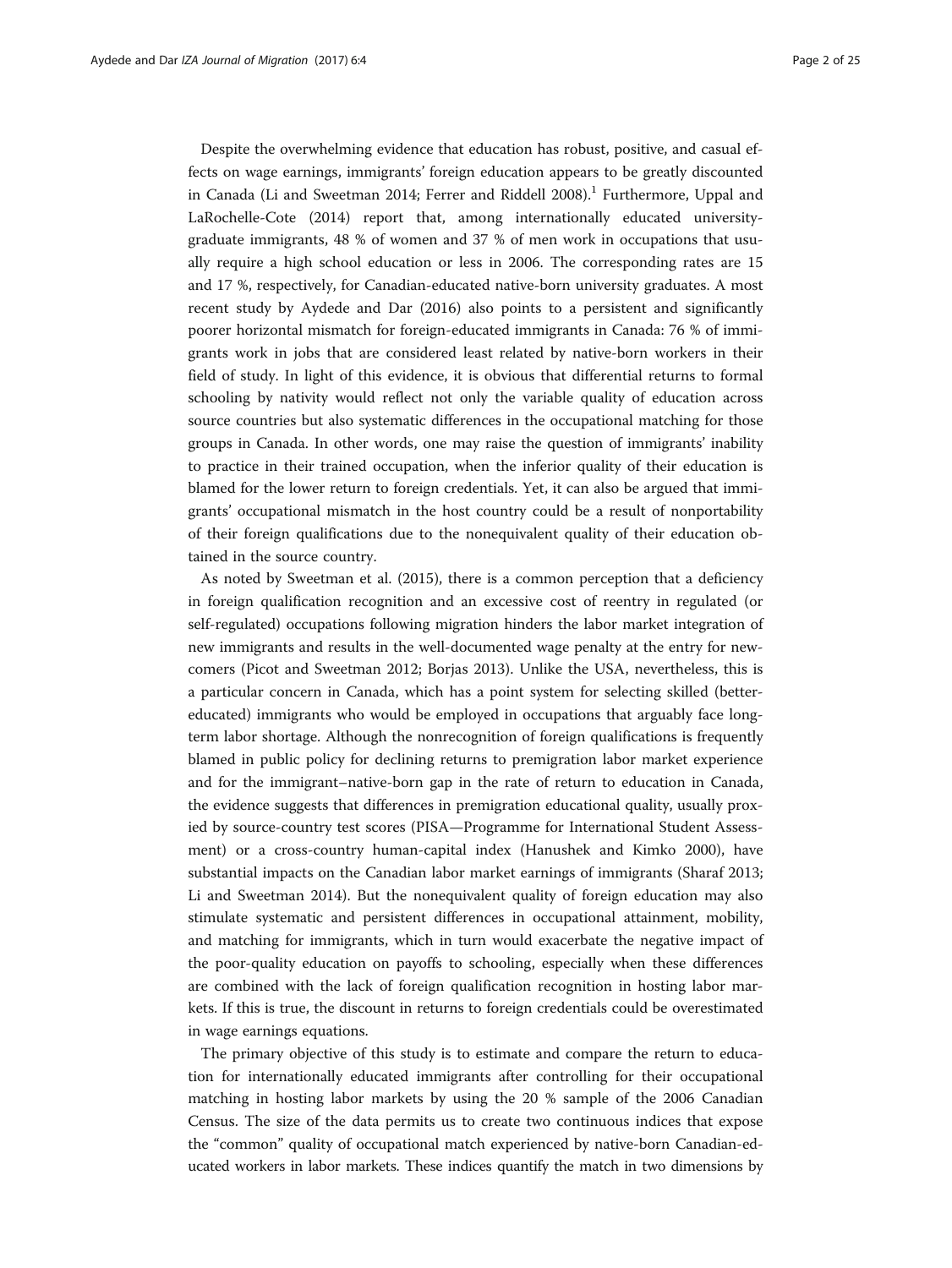using the clustering of native-born workers in each cell of the field of study–occupation and degree of education–occupation matrices reflecting the relatedness of the 1375 fields of study and 14 major degrees to 520 occupations separately.<sup>2</sup> Unlike studies that define the match between pre- and postmigration (or intended) occupations, or studies that use a measure of "required education," as suggested in the ORU (Over-Required-Undereducation) literature, the present study uses the distribution of native-born workers across occupations by the field of study and degree of education as a benchmark that internationally educated immigrant workers can attain in the long run. This approach helps us eliminate the difficult problem of determining an ideal matching ordering of 520 occupations for each of the 1375 fields of study in labor markets, particularly for unregulated occupations. Similarly, it also removes the need for identifying the "required education" in each of 520 occupations, which is usually estimated as the most observed years of schooling or degrees in an occupation and commonly criticized in the literature due to their poor measurement properties. Even if an ideal matching in both dimensions could be found, the actual quality of immigrants' occupational match should be gaged relative to a comparison group, and millions of native-born workers in labor markets would appear to be a natural choice. This allows us to estimate the wage earnings of immigrants after removing the dissimilarities in their occupational match relative to that of the native-born. Thus, by adjusting the quality of immigrants' occupational matching, we can isolate the returns to education in estimation such that they reflect the true rewards to foreign credentials.

Although our results show a significant and persistent poor matching quality for internationally educated immigrant workers, their relative wage gain from a better matching is not as sizeable as envisioned in some policy circles.<sup>3</sup> This finding implies that, even if immigrants work in their trained jobs with a required degree, their foreign credentials are subject to a substantial discount in Canadian labor markets. In other words, the lower return to immigrants' foreign credentials is much more a "sourcecountry problem" rather than being a "host-country problem" that can be efficiently dealt with by postarrival policies. The rest of the paper is organized as follows: Section 2 summarizes previous research; Section [3](#page-5-0) introduces the data and contains a descriptive analysis. Econometric results and a discussion of our findings are given in Section [4](#page-11-0). We provide the concluding remarks in Section [5](#page-20-0).

### 2 Previous research

This study brings together several different but interrelated fields in the literature: the education/skill mismatch in labor markets, immigrants' economic assimilation in hosting countries, and economics of education in general. The widening earnings gap between immigrants and the native-born in Canada over the last three decades has sparked a number of studies investigating the reasons behind this fact. These studies have pointed to the change in the source-country composition during the 1990s with a focus on declining returns to source-country labor market experience, lower payoffs to foreign schooling, and downturn in education quality and language skills (see Picot and Sweetman [2005, 2011](#page-23-0) for reviews). Studies that have investigated returns to foreign education in connection with the wage gap in Canada found mixed evidence. Aydemir and Skuterud [\(2005\)](#page-23-0) have extended the assimilation model applied first by Cheswick ([1978](#page-23-0)) to compare payoffs to schooling by decomposing education years spent in the host and source countries. In fact, by using five censuses between 1981 and 2001, they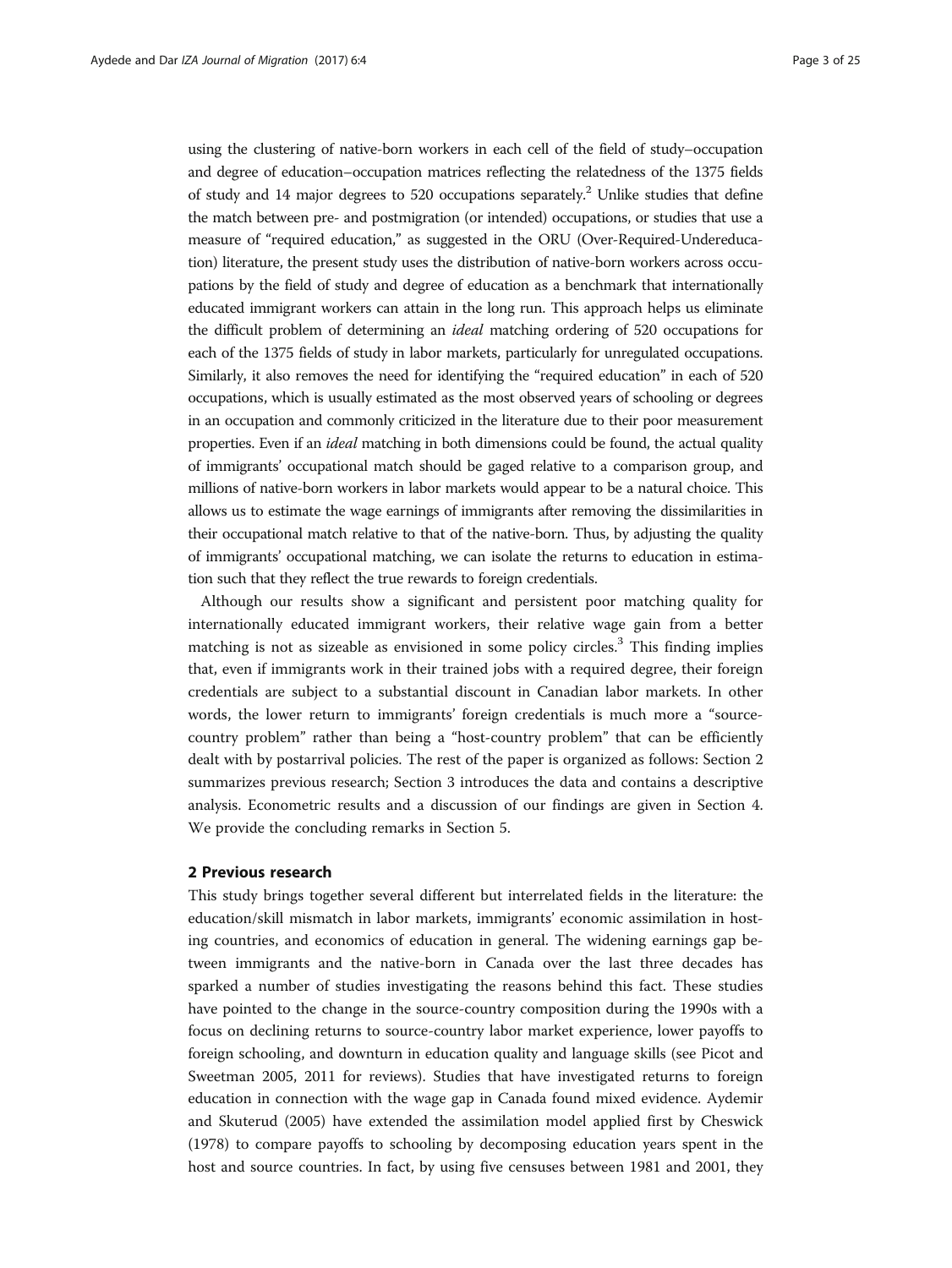found that foreign school years are more valued than Canadian school years for immigrant men. Later, Skuterud and Su [\(2012\)](#page-24-0) replicated the same study on a rich longitudinal Canadian data source and found that controlling for unobserved individual fixed effects and errors in measuring postarrival schooling does not change the earlier results. Ferrer and Riddell [\(2008\)](#page-23-0), on the other hand, later pointed out that, relative to degree completion, years of schooling may be a less informative signal of productivity for immigrants than for natives due to the fact that there is a greater dispersion in years of schooling among immigrants in each degree than among natives, reflecting the diversity of education systems across countries. When they simultaneously controlled for years and degrees of education, they found that foreign-acquired education is valued less than education acquired in Canada. Finally, Li and Sweetman [\(2014\)](#page-23-0) used international test scores as a proxy for the quality of source-country educational outcomes and found that there is a strong and positive association between returns to prearrival schooling in the host country and the quality of education in the source country. Except for Warman et al. [\(2015\)](#page-24-0), none of these studies have controlled for occupational matching in their models. They defined the match between pre- and postmigration occupations and found that those who do not obtain an occupational match receive no benefit from premigration education.

There is a fairly large literature that analyzes the effects of education mismatch on the returns to education. The beginning of the ORU literature can be traced to the study by Duncan and Hoffman [\(1981\)](#page-23-0) that was the first of its kind defining a worker's attained education as the sum of schooling years in required education and overeducation (or undereducation). Leuven and Oosterbeek [\(2011\)](#page-23-0) compared the results of a wide range of ORU studies and completed their literature review with a rather pessimistic note: "We conclude that the conceptional measurement of overeducation has not been resolved, omitted variable bias and measurement error are too serious to be ignored, and that substantive economic questions have not been rigorously addressed. Hence new contributions seem only worthwhile if they include a serious attempt to tackle these issues" (p. 39). Despite these setbacks, in a series of papers, Chiswick and Miller [\(2008, 2009](#page-23-0), [2010](#page-23-0)) used the ORU framework to investigate the lower payoffs to schooling for immigrants in the USA. In these studies, the required level of education is measured by the modal value of schooling years in each occupation and workers' actual education is decomposed to required and overeducation (undereducation) in Mincerian earnings functions. They found that, when the workers' educational match is controlled for in this setting, the gap in returns to schooling measured by years of required education disappears. In other words, immigrant and native-born workers are rewarded the same for their education when they are not over- or undereducated for their jobs. Hence, when the decomposition to actual education is ignored in conventional wage earnings equations, the gap essentially reflects the fact that immigrants disproportionally face a greater incidence of overeducation–undereducation in labor markets. However, some recent evidence (Sharaf [2013\)](#page-24-0) shows that accounting for schooling quality eliminates the native–immigrant gap in the incidence of overeducation in Canada. To address the issue that problems in immigrants' occupational attainment in hosting countries could be one of the major contributors to lower payoffs to their foreign schooling, studies have investigated the intra-occupational earnings progression by comparing returns to education within occupations simply by introducing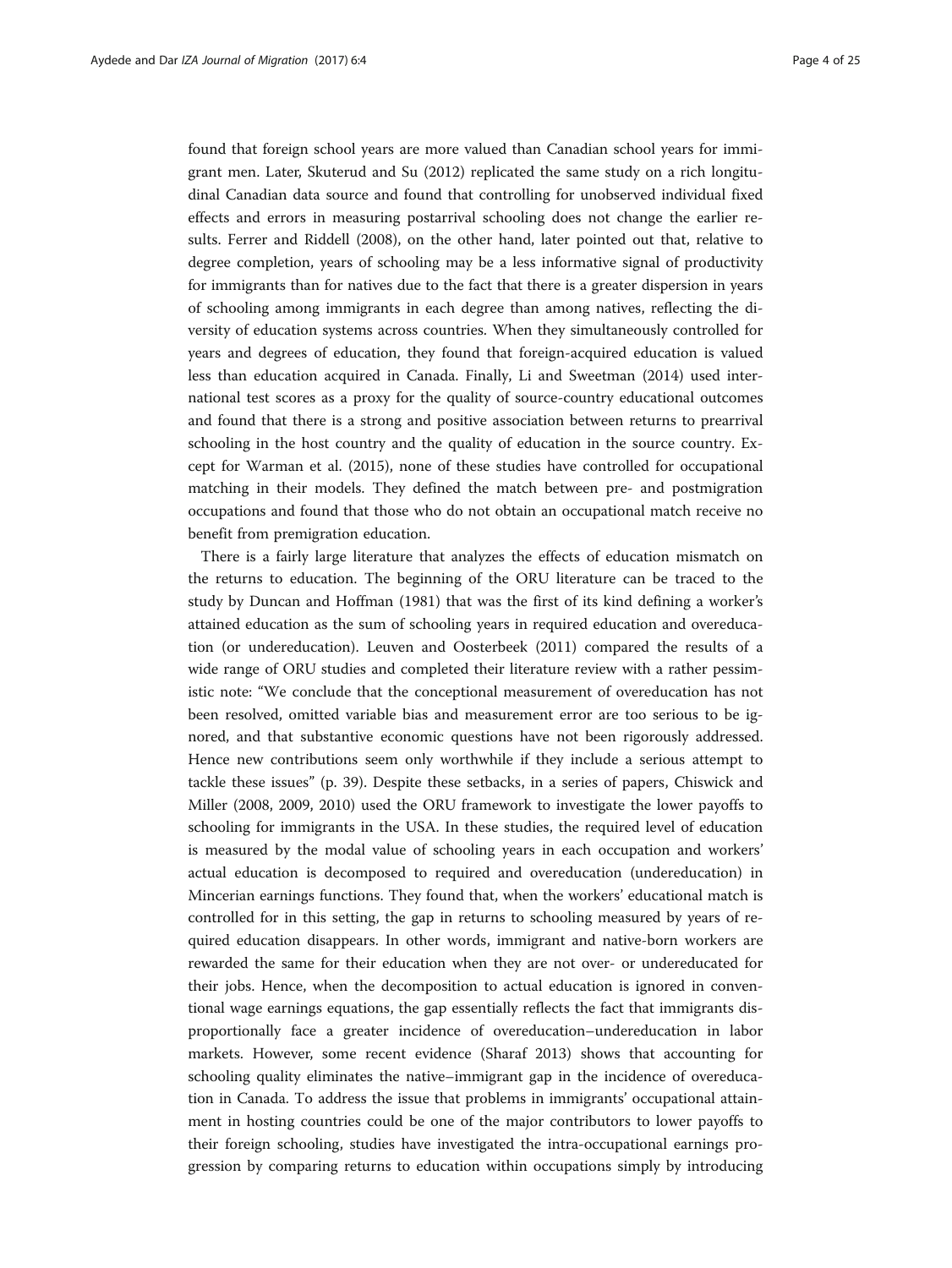occupation dummies into earnings estimations of immigrants and native-born workers (Dell'Aringa et al. [2015; Chiswick and Miller 2007](#page-23-0)). Finally, two recent studies (Nieto et al. [2014](#page-23-0); Aleksynska and Tritah [2013](#page-23-0)) have applied the ORU method to European countries (EU) by using rich data sets and found that the occupational mismatch among immigrants is mostly due to origin countries' quality of human capital.

Robst [\(2007\)](#page-24-0) was the first major study to investigate the relationship between workers' field of study and their occupation and how the degree of relatedness between the two affects wages in the USA. The Robst paper, along with a number of recent studies such as Nordin et al. [\(2010\)](#page-23-0) and Yuen [\(2010\)](#page-24-0), showed that workers tend to earn higher wages when in an occupation that is closely related to their field of study. In a more recent paper, Lemieux [\(2014\)](#page-23-0) used the self-reported answers in the 2005 National Graduate Survey with about 10,000 university graduates to identify whether the person works in a related job and then calculated the average of these binary answers in each of 90 cells (10 fields of study and 9 occupations). These average measures reflect each major's relatedness to 9 occupations. By merging these relatedness measures with the publicly available 2006 Canadian Census file, he controlled for the relatedness for each worker through both continuous and binary variables in wage regressions and found that educational degrees and relatedness explain close to half of the conventionally measured return to education. This is important because it is the first decomposition that the match (relatedness) effect accounts for 22.3 % of the university–high school wage gap in Canada. The occupational (horizontal) mismatch has been also investigated in the literature in connection with immigrants' economic integration in hosting labor markets. Two recent reports published in Statistic Canada's research paper series (Plante [2010, 2011\)](#page-24-0) are the first studies in Canada that use a concordance table—which was developed by the Centre for Education Statistics at Statistics Canada using the 2006 Census distribution of Canadian-educated individuals aged 25 to 65—to determine whether internationally educated immigrants are working in their field of study. In her second study, Plante ([2011\)](#page-24-0) analyzed the determinants of the immigrants' integration into the Canadian labor markets measured by two proxies: (1) working in an occupation corresponding to their field of study or in an occupation requiring similar or higher skill levels and (2) having earnings at or above the national median earnings calculated for the occupation corresponding best to their field of study. Plante's findings indicated that internationally educated immigrants are less likely than Canadianeducated counterparts to be employed in their field or occupations requiring similar or higher skill levels.<sup>4</sup>

Green's work ([1999](#page-23-0)) was one of the first to suggest that comparing the distribution of intended occupations with actual occupational attainments would make it possible to approximate the level of mismatch for immigrants in Canada. Jantzen [\(2015\)](#page-23-0) applied this approach by using the National Household Survey and Immigration Landing File Linkage Database to determine whether economic principal applicants work in their intended regulated occupations. How (and to what extent) the cross-border transferability of occupational human capital affects earnings was investigated more explicitly in two analytical works ([Imai et al. 2011;](#page-23-0) Warman et al. [2015\)](#page-24-0). By using the Longitudinal Survey of Immigrants to Canada (LSIC), in addition to detailed information on labor market experience during the first 4 years after immigrating, both studies were able to access information on the last occupation held in the source country prior to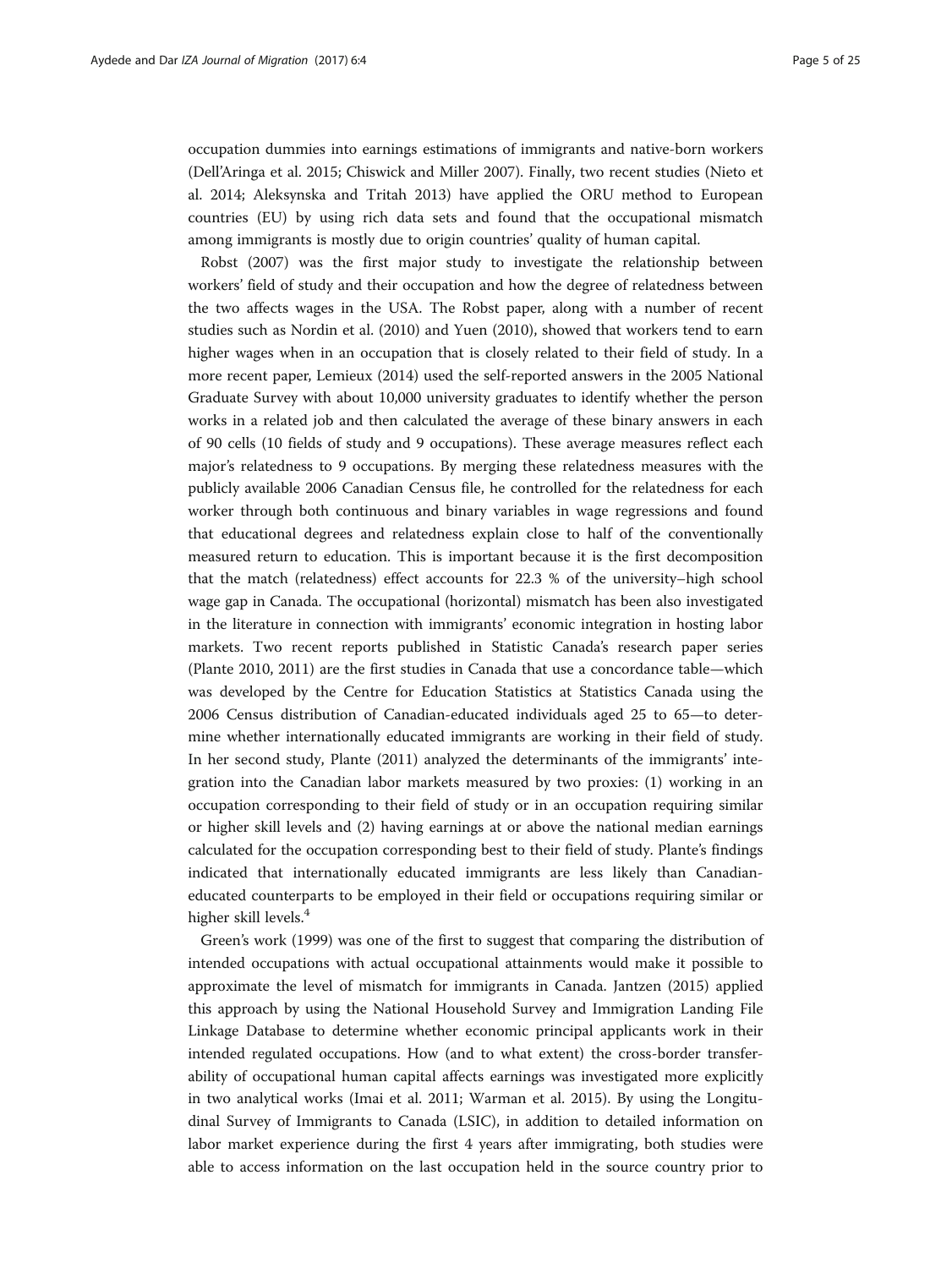<span id="page-5-0"></span>migrating and the intended occupation identified during the selection process. Both studies found that after immigrating to Canada, immigrants have difficulty finding jobs that utilize the occupational human capital that they obtained abroad. Imai et al. ([2011](#page-23-0)) further calculated the potential loss in immigrants' earnings due to inability to work in an occupation that matches their source-country occupational skill requirements. They found that predicted mean earnings might have been 21–23 % higher at 4 years after arrival.

While this study, which builds on a recent work of Aydede and Dar ([2016](#page-23-0)), greatly benefits from the previous research outlined above, it contributes to the current understanding of the gap in returns to education by nativity in Canada through developing a new approach in which the quality of immigrants' education–job match is evaluated relative to the occupational distribution of native-born workers in labor markets both at vertical and horizontal levels. This will help us isolate the effect of occupational attainment in estimation, so that the actual return to foreign education can be assessed for immigrant workers. The rest of the paper provides the details underlying our approach.

#### 3 Data, relatedness, and mismatches

This study uses the 20 % sample of the 2006 Canadian Census available in Canadian Research Data Centers, which is the first census that explicitly asks the location of study (highest degree) of the person. We restricted the data to include only nonaboriginal, civilian, full-time wage earners living in 10 provinces and who were between 19 and 65 years of age and who worked in 2005 and did not attend school at the time. We also dropped nondegree holders (that is, those with no education or an education degree that does not grant a major) and those whose field of study contains fewer than 10 workers. After these restrictions, we obtained about 1.4 million observations. The 2006 Census enables the classification of individuals' major field of study in which the highest postsecondary certificate, diploma, or degree was granted to them. Statistics Canada classifies the major fields of study by using the Classification of Instructional Programs (CIP), which includes 1375 instructional program classes with finer breakdowns provided with up to six-digit codes. The 2006 Census occupation data are classified according to the National Occupational Classification for Statistics 2006 (NOC-S 2006), which is composed of four levels of aggregation. At the first 3 levels, there are 10 broad occupational categories containing 47 major groups that are further subdivided into 140 minor groups. In this study, we use the most detailed level, in which there are 520 occupation unit groups. Statistics Canada defines this classification as occupation unit groups that are formed on the basis of the education, training, or skill level required to enter the job, as well as the kind of work performed, as determined by the tasks, duties, and responsibilities of the occupation.

### 3.1 Field of study–occupation relatedness

Most studies on the subject use surveys that contain questions explicitly aimed at extracting information on the field of study–occupation matching. Since those surveys are usually limited in size, even producing descriptive analyses in order to understand the incidence of mismatch becomes a real challenge because of the level of aggregation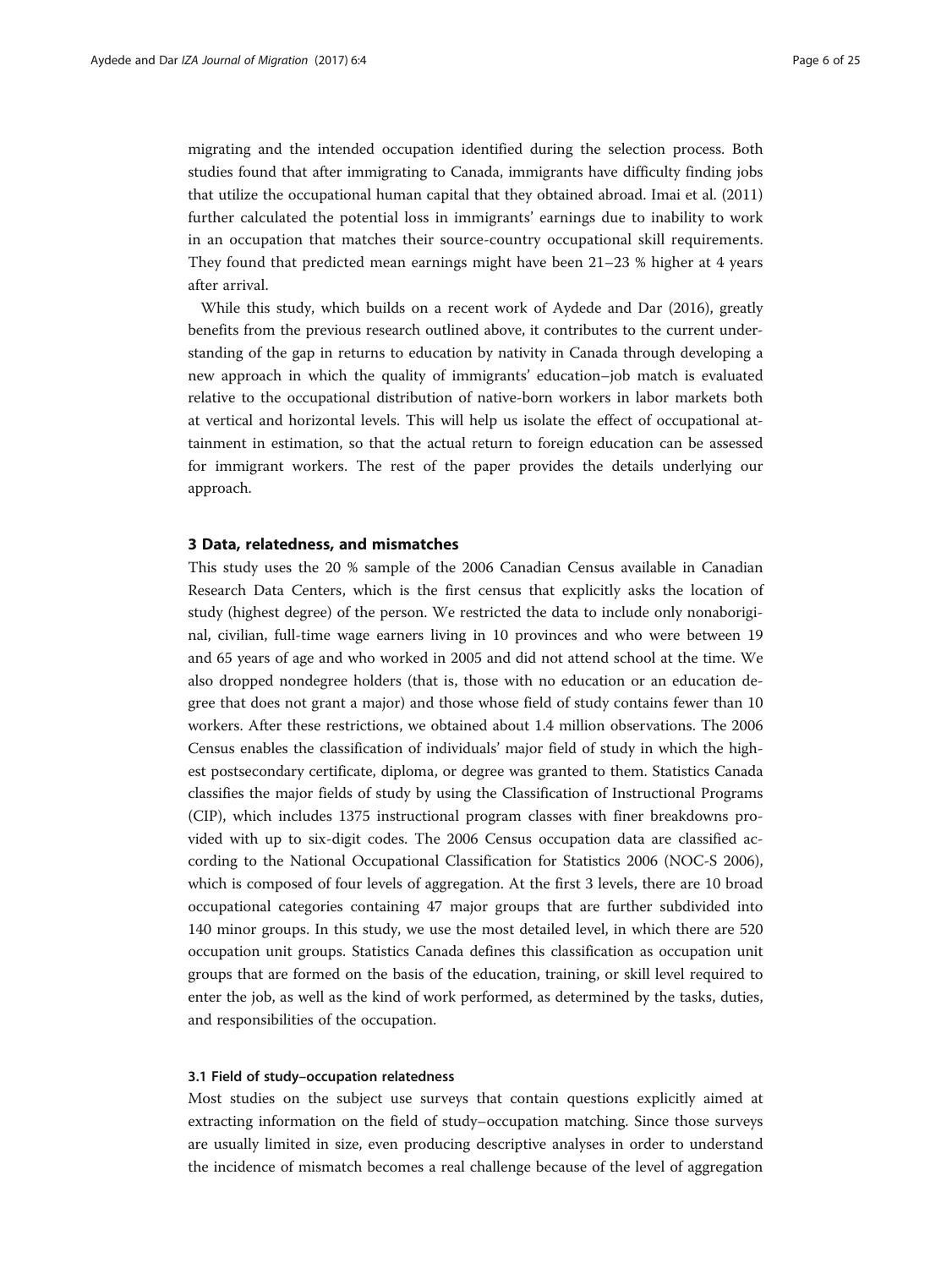in classifications. Moreover, the effect of relatedness on labor market outcomes modeled through self-reported binary variables involves some arbitrariness in the classification of workers into two categories—related or not, especially since relatedness is perhaps more a matter of degree, than an all-or-none concept. Given the large sample at our disposal, we use frequency distributions of each of the 1375 fields of study and 520 occupations, which give us 715,000 cells to calculate the following clustering index:

$$
HRI_{of} = \frac{L_{of}/L_f}{L_o/L_T},
$$

where L is the number of workers,  $o$  is the occupation,  $f$  is the field of study, and  $T$  denotes the whole workforce. This index (Horizontal Relatedness Index—HRI $_{of}$ ) measures the relatedness of occupation  $o$  in major  $f$  by calculating the percentage of workers in major f working in occupation  $o$  adjusted by the size of occupation  $o$  in the entire workforce. The role of the denominator in the index is twofold: first, it removes the directional differences in simple density calculations; second, it adjusts the simple densities (nominator) by the size of occupation (or field of study). Comparing the shares of each occupation in a field of study with the marginal distribution of each occupation is not new, and Lemieux ([2014](#page-23-0)), for example, identified occupation–field of study cells for which the proportion of workers in the occupation is more than twice its marginal distribution (the share of each occupation in the entire labor force). Lemieux ([2014](#page-23-0)) and Ransom [\(2014](#page-24-0)) also used the Duncan index ( $DI_f$ ) to quantify the occupational distinctiveness of a particular field of study as follows:

$$
\mathrm{DI}_{f}=\frac{\sum_{o}\bigl|\theta_{of}-\theta_{o}\bigr|}{2},
$$

where  $\theta$  is the fraction of workers. The DI and HRI indices are similar in the sense that both are measures of the distance between the share of workers holding a degree in major f working in occupation  $\sigma$  and the share of the same occupation in the entire labor force  $(L_{of}/L_f = \theta_{of}$  and  $L_o/L_T = \theta_o$ ). DI, as expressed above, is an aggregation showing the occupational distinctiveness of each field of study and gets bigger as workers cluster in few occupations for a given field of study. HRI, on the other hand, reports the fraction of workers in each occupation–field of study cell relative to the marginal distribution of each occupation or field of study.

#### 3.2 Educational degree–occupation relatedness

The HRI described above can also be adjusted to show the relatedness between educational degrees and occupation. To achieve this, we use frequency distributions of each of 11 educational degrees (Table [10](#page-20-0) lists each degree and their sizes) across 520 occupations, which give us 5720 cells for calculating the following alternative clustering index:

$$
VRI_{od} = \frac{L_{od}/L_o}{L_d/L_T},
$$

where  $L$  is the number of workers,  $o$  is the occupation,  $d$  is the highest degree of education that grants a major field of study, and  $T$  denotes the whole workforce. This index (Vertical Relatedness Index—VRI<sub>od</sub>) measures the density of degree d in occupation o after removing the differences in size between 11 degrees in the entire workforce. As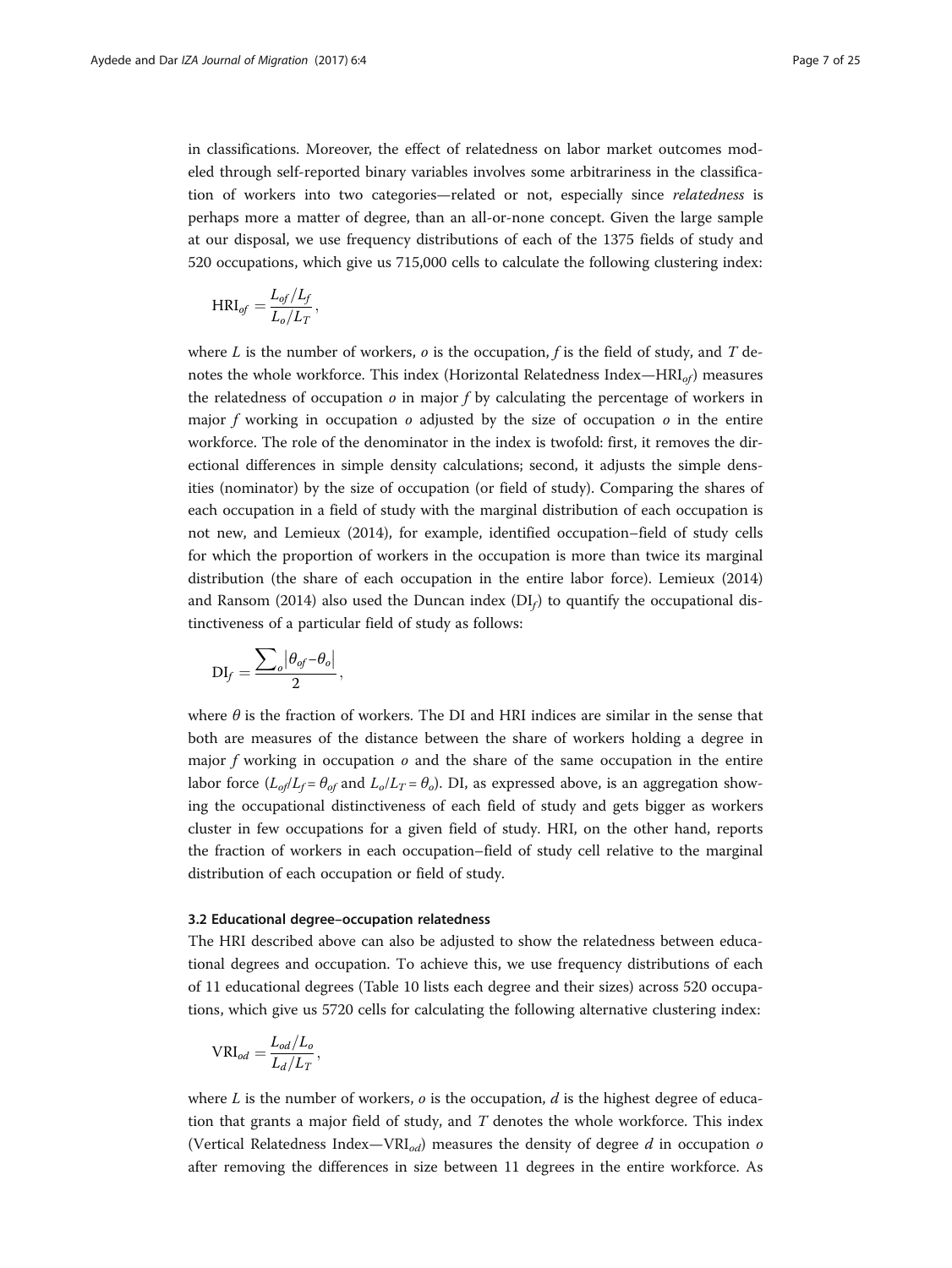explained before, it also provides the same answer to the question of which occupation is most observed in degree  $d$  or which degree is most observed in occupation  $o$ .

The problem of "size domination" in ORU measures can be seen by examining Table [1](#page-8-0), which provides a snapshot from the degree–occupation matrix for the nativeborn. The table reports the number of workers and normalized VRI (NVRI) in each cell for selected occupations. The horizontal and vertical totals (in thousands) reflect the size of degrees and occupations, respectively. The ORU literature identifies the overeducated–undereducated by comparing workers' actual education in years or degrees with the "usual" education in their occupations, which is calculated by central tendency measures, most commonly the mode. Except for occupation 478, NVRI disagrees in identifying the most common degree in each occupation. One especially noteworthy example is occupation 8. According to the ORU method, the most observed degree (or years) is 9 and thus, all workers in this occupation with degrees in 10, 11, 12, and 13 are identified as overeducated. When RI removes the size effects of all 11 degrees, especially for degree 9, by adjusting simple densities with their marginal distributions, degree 12 becomes the most prevailing one in occupation 8. Workers with degrees 9, 10, and 11 now become undereducated while they were matched and overeducated by the ORU method. Unlike the ORU measures, NVRI also exposes the level of occupation–education mismatch for any given occupation. In occupation 288, for example, NVRI implies that, relative to degree 3, degree 5 is 7 % less common, while degree 4 is 42 %, which shows that the level of overeducation–undereducation may not follow the same hierarchy in educational degrees or years. In other words, calculating the workers' amount of surplus (or deficit in) schooling by the difference between their actual education and the "usual" education in their occupation either by years or degrees leads to a fundamental measurement problem. Most importantly, by using the level of relatedness between educational degrees and occupations calculated for NVRIs for native-born workers as a benchmark, we are able to assess the immigrants' vertical mismatch in relative terms without considering how much the "usual" degrees are affected by temporary labor market conditions, which is another common criticism of the ORU method outlined above.

#### 3.3 Matching

In what follows, we restrict our descriptive tables to report the matching quality for immigrants relative to native-born workers. We consider the occupational distribution of native-born workers as a benchmark reflecting the long-term matching quality in Canadian labor markets. To accomplish this, for each of the 1375 fields of study, we first normalize HRI calculated for native-born workers between 1 and 0 by using the highest HRI as numeraire. Classifying normalized HRIs (NHRI) in five class intervals (1.0–0.8, 0.8–0.6, 0.6–0.4, 0.4–0.2, and 0.2–0) allows us to rank each occupation based on the native-born workers' distribution.<sup>5</sup> We repeat this normalization procedure for our second relatedness index (VRI). This enables us to classify each degree relative to the most prevalent one in an occupation, so that we can additionally determine the overeducated–undereducated. Table [2](#page-9-0) shows the current distribution of workers by NHRI and NVRI classes (NHRIC and NVRIC).

Although the five-level classification of the normalized relatedness indices we adopt might appear to be somewhat arbitrary, Table [2](#page-9-0) reveals a number of interesting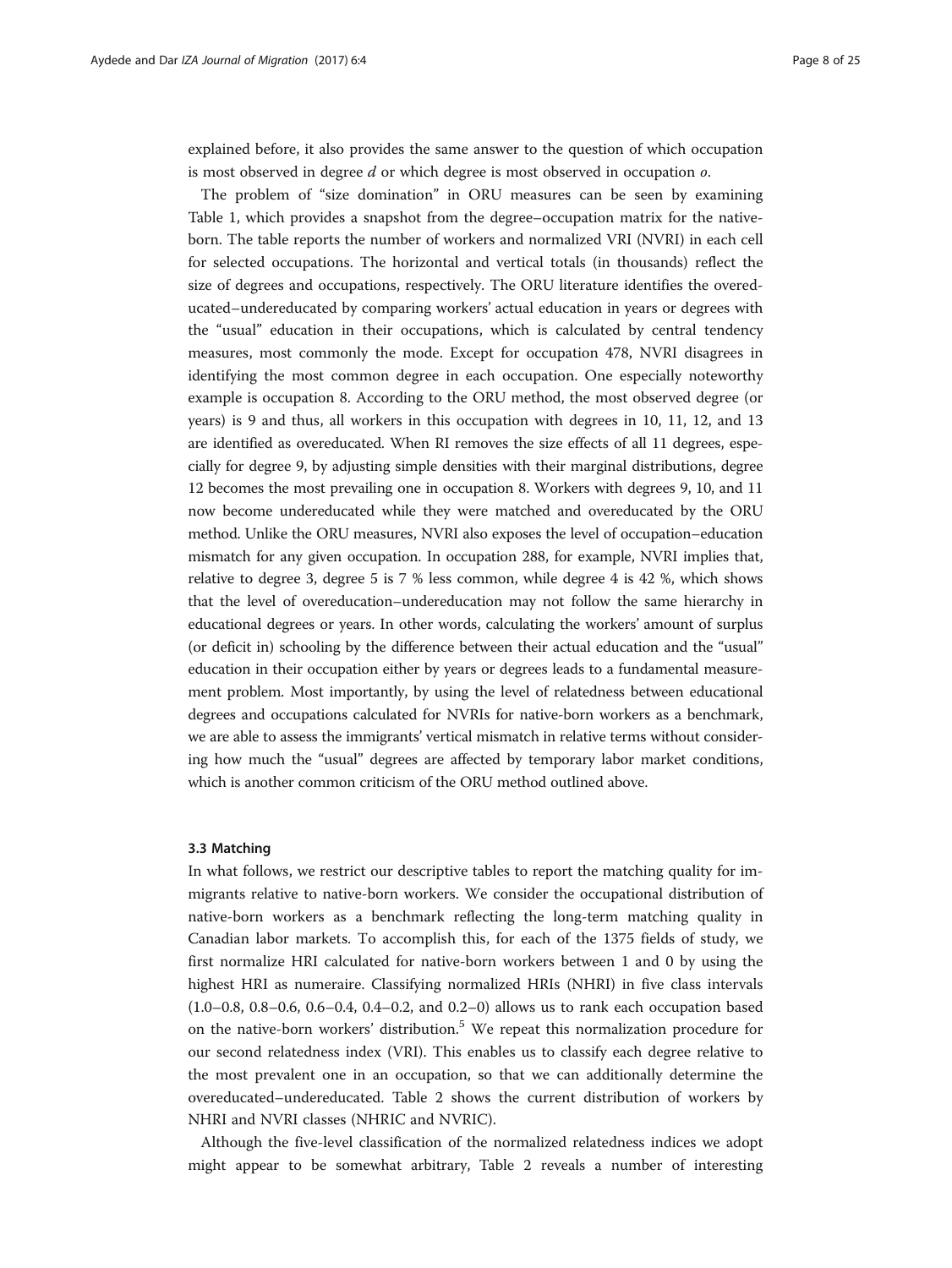|            | Degree |      |      |        |        |      |        |                 |                 |                 |      |       | "Usual" degree by |      |     |
|------------|--------|------|------|--------|--------|------|--------|-----------------|-----------------|-----------------|------|-------|-------------------|------|-----|
| Occupation | 3.     | 4    | 5    | 6      |        | 8    | 9      | 10 <sup>°</sup> |                 | 12              | 13   | Total | Mean              | Mode | VRI |
|            | 995    | 245  | 1295 | 4345   | 4630   | 3745 | 14,815 | 3645            | 45              | 3665            | 100  | 38    | 8.38              | 9    | 10  |
|            | 0.04   | 0.00 | 0.24 | 0.19   | 0.28   | 0.51 | 0.58   | 1.00            | 0.10            | 0.63            | 0.09 |       |                   |      |     |
| 8          | 925    | 355  | 875  | 3360   | 3015   | 3165 | 10,765 | 1370            | 10 <sup>°</sup> | 3360            | 90   | 27    | 8.33              | 9    | 12  |
|            | 0.06   | 0.03 | 0.26 | 0.25   | 0.30   | 0.74 | 0.72   | 0.62            | 0.00            | 1.00            | 0.13 |       |                   |      |     |
| 57         | 23,970 | 4245 | 9505 | 29,735 | 15,940 | 7685 | 9310   | 1060            | 50              | 930             | 90   | 103   | 5.81              | 6    | 5   |
|            | 0.85   | 0.26 | 1.00 | 0.77   | 0.52   | 0.54 | 0.15   | 0.10            | 0.02            | 0.03            | 0.00 |       |                   |      |     |
| 288        | 6530   | 1970 | 2075 | 8395   | 4460   | 2240 | 3190   | 350             | 10 <sup>°</sup> | 315             | 40   | 30    | 5.88              | 6    | 3   |
|            | 1.00   | 0.58 | 0.93 | 0.94   | 0.64   | 0.69 | 0.26   | 0.18            | 0.00            | 0.08            | 0.06 |       |                   |      |     |
| 478        | 1310   | 425  | 115  | 380    | 300    | 65   | 105    | 10 <sup>°</sup> | 10 <sup>°</sup> | 10 <sup>°</sup> | 5    | 3     | 4.55              | 3    | 3   |
|            | 1.00   | 0.63 | 0.25 | 0.20   | 0.21   | 0.08 | 0.03   | 0.02            | 0.17            | 0.00            | 0.02 |       |                   |      |     |
| Total      | 883    | 450  | 301  | 1200   | 917    | 431  | 1505   | 221             | 21              | 347             | 50   | 6326  |                   |      |     |

<span id="page-8-0"></span>Table 1 The education degree–occupation matrix for selected occupations—2006 (weighted)

Notes: the numbers are rounded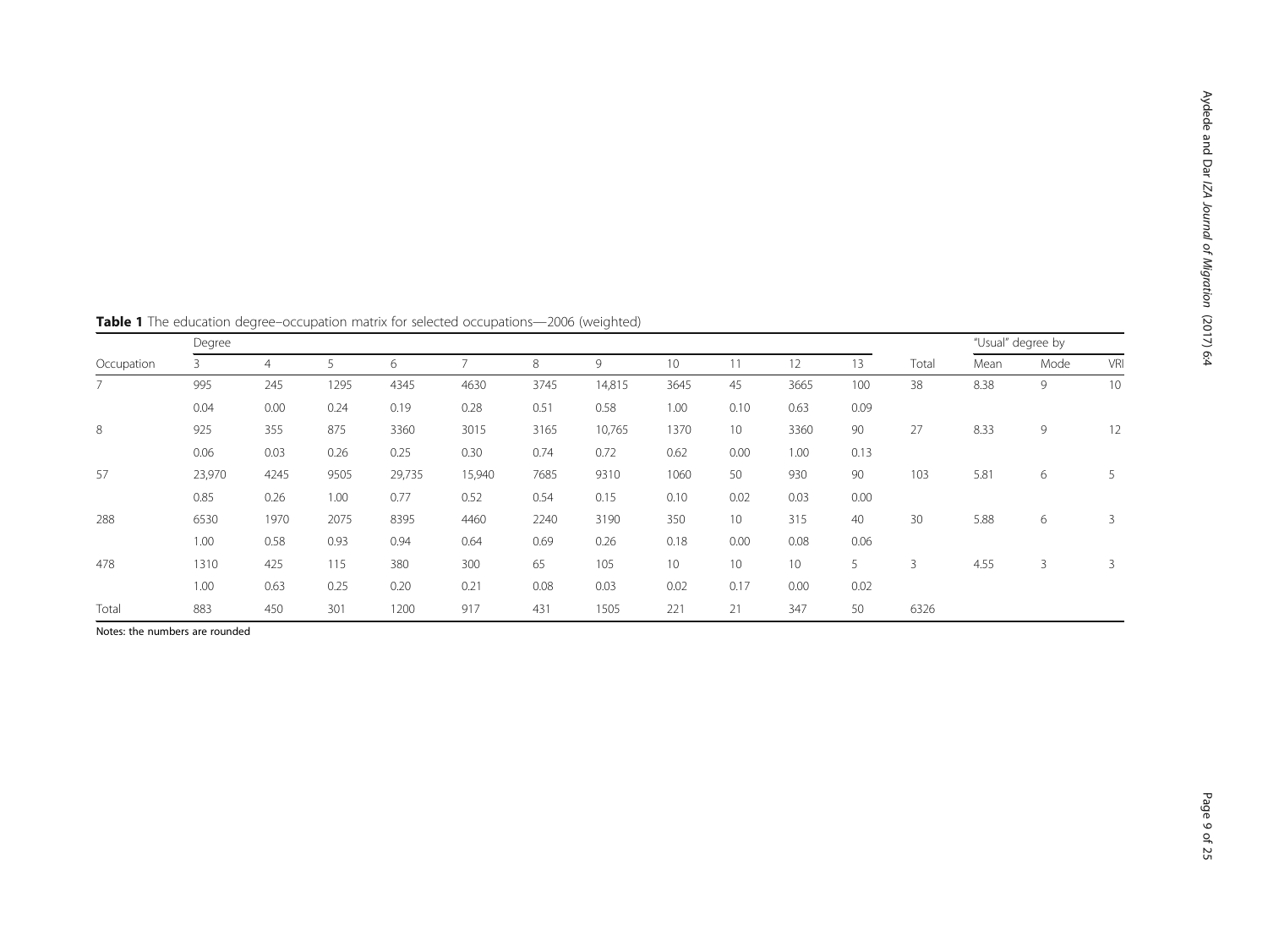|                | <b>NVRIC</b>                  |            |           |                |         |           | <b>NHRI</b>    | UE  | OE |
|----------------|-------------------------------|------------|-----------|----------------|---------|-----------|----------------|-----|----|
| <b>NHRIC</b>   | 1                             | $\sqrt{2}$ | 3         | $\overline{4}$ | 5       | Total     | $\%$           |     |    |
| Native-born    |                               |            |           |                |         |           |                |     |    |
| 1              | 776,960                       | 169,795    | 361,875   | 184,670        | 141,115 | 1,634,415 | 26             | 33  | 19 |
| $\overline{2}$ | 91,065                        | 39,530     | 84,235    | 32,855         | 22,060  | 269,745   | $\overline{4}$ | 49  | 17 |
| 3              | 130,100                       | 78,600     | 69,230    | 54,780         | 22,830  | 355,540   | 6              | 29  | 34 |
| $\overline{4}$ | 210,410                       | 115,510    | 132,590   | 89,505         | 45,610  | 593,625   | 9              | 27  | 38 |
| 5              | 1,048,300                     | 598,625    | 726,695   | 615,310        | 482,995 | 3,471,925 | 55             | 28  | 41 |
| Total          | 2,256,835                     | 1,002,060  | 1,374,625 | 977,120        | 714,610 | 6,325,250 |                | 30  | 34 |
| NVRI %         | 36                            | 16         | 22        | 15             | 11      |           |                |     |    |
|                | Immigrants, Canadian-educated |            |           |                |         |           |                |     |    |
| 1              | 114,960                       | 27,145     | 50,455    | 32,860         | 26,165  | 251,585   | 22             | 30  | 25 |
| $\overline{2}$ | 18,450                        | 8890       | 12,765    | 6415           | 3940    | 50,460    | $\overline{4}$ | 41  | 23 |
| 3              | 21,730                        | 13,455     | 12,260    | 9585           | 5960    | 62,990    | 6              | 25  | 40 |
| $\overline{4}$ | 39,100                        | 21,275     | 22,565    | 17,990         | 10,025  | 110,955   | 10             | 23  | 42 |
| 5              | 184,685                       | 113,930    | 136,130   | 123,705        | 103,920 | 662,370   | 58             | 25  | 47 |
| Total          | 378,925                       | 184,695    | 234,175   | 190,555        | 150,010 | 1,138,360 |                | 27  | 40 |
| NVRI %         | 33                            | 16         | 21        | 17             | 13      |           |                |     |    |
|                | Immigrants, foreign-educated  |            |           |                |         |           |                |     |    |
| 1              | 36,185                        | 9260       | 20,170    | 11,420         | 11,560  | 88,595    | 11             | 26  | 33 |
| $\overline{2}$ | 6795                          | 3755       | 4450      | 2220           | 1500    | 18,720    | $\overline{2}$ | 30  | 33 |
| 3              | 6795                          | 4650       | 5550      | 4875           | 4415    | 26,285    | 3              | 16  | 58 |
| $\overline{4}$ | 14,715                        | 9410       | 13,510    | 12,695         | 8825    | 59,155    | 8              | 14  | 61 |
| 5              | 98,540                        | 68,360     | 101,715   | 135,355        | 187,505 | 591,475   | 76             | 0.2 | 83 |
| Total          | 163,030                       | 95,435     | 145,395   | 166,565        | 213,805 | 784,230   |                | 10  | 70 |
| NVRI %         | 21                            | 12         | 19        | 21             | 27      |           |                |     |    |

<span id="page-9-0"></span>Table 2 Distribution of workers by NHRIC and NVRIC—2006 (weighted)

Notes: "Immigrant, Canadian-educated" also includes immigrants whose location of study is the USA or the UK. The distributions of overeducated (OE) and undereducated (UE) workers for each NHRI class are given in the last two columns of the table. The overeducated–undereducated are identified by the NVRI method as shown and explained in Table [1.](#page-8-0) Numbers are rounded to the nearest 0 or 5

features. If, for any given field of study, we consider the occupations with NHRI between 1 and 0.2 as relatively better matching occupations, we see that 55 % of native-born wage earners work in unrelated occupations. When we use NHRI calculated for the native-born as a benchmark for immigrants who are educated in Canada, the USA, or the UK (henceforth, Canada), the distribution does not change significantly. However, the overall mismatch ratio increases to 76 %, when we identify the immigrants who are internationally educated. A similar pattern emerges from educational degree–occupation comparisons. While the NVRI distribution for Canadian-educated immigrants is not significantly different than that of native-born workers, foreigneducated immigrants are more populated in occupations that are not considered a good match by the native-born for their educational degree. If we consider educational degrees with NVRIs between 1 and 0.8 as relatively "common" degrees for any given occupation (evaluated by the native-born distribution), 79 % of internationally educated immigrants are either overeducated or undereducated for their jobs. The corresponding number is around 65 % for the native-born and Canadian-educated immigrants. Another interesting, perhaps expected, observation is that the vertical and horizontal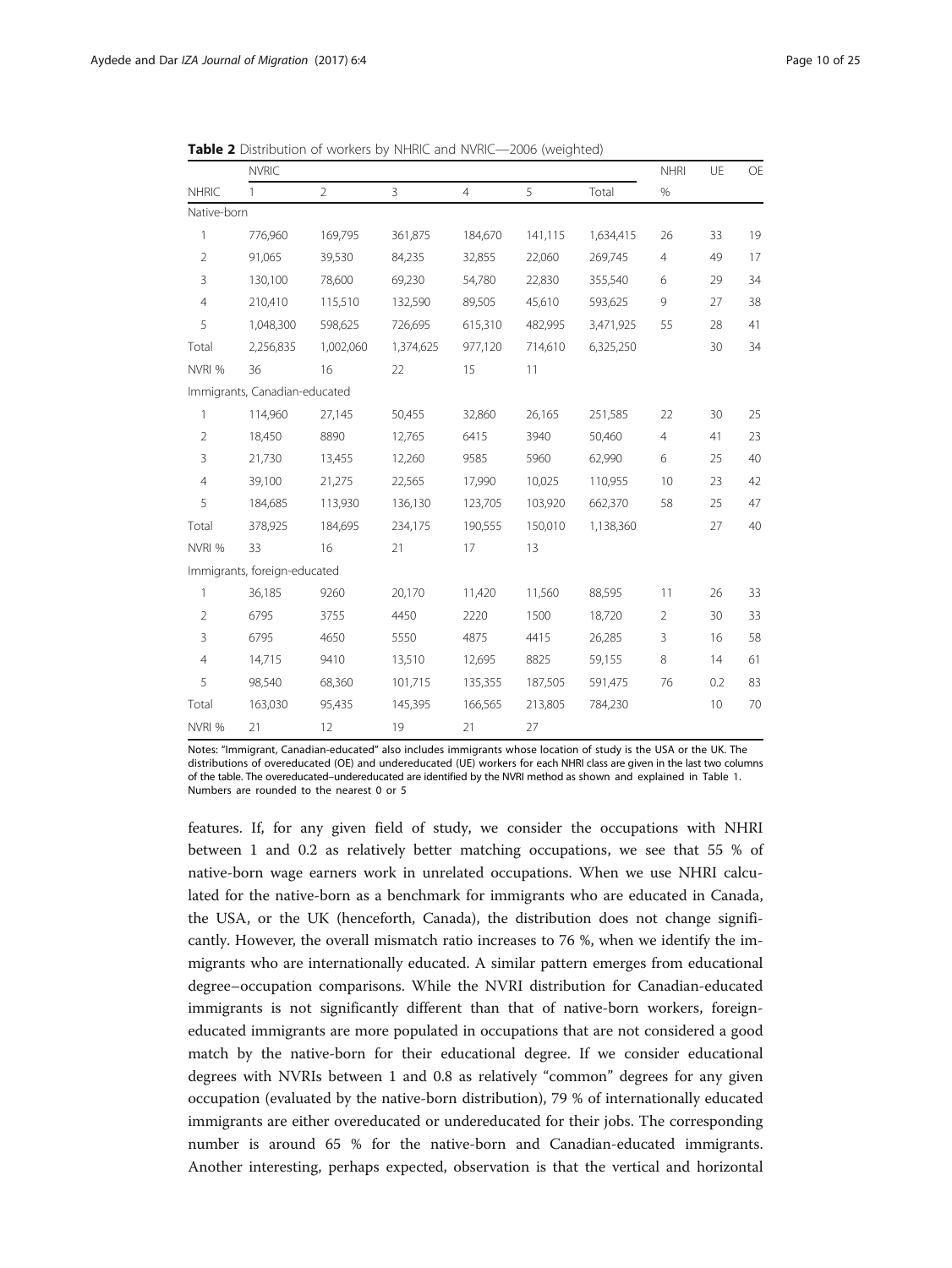mismatches get worse than the averages as we move to lower NVRIs and NHRIs. For example, 41 % of foreign-educated immigrants who work in their trained occupations (i.e., NHRI is between 1 and 0.8) also work in an occupation that fits their formal educational degree. In contrast, the same number is 17 % for workers who work in occupations that are not related to their field of study (i.e., NHRI is between 0.2 and 0).

Finally, among the native-born workers who do not have a degree that matches their occupation (i.e., NVRIC is 2 or more), 27 % are undereducated and 34 % are overeducated. The same numbers for Canadian-educated immigrants are slightly different: 27 and 40 %. But when it comes to foreign-educated immigrants, the numbers indicate a distinct picture: among those who do not have a matching degree in their jobs, 70 % are overeducated. This becomes even worse, 83 %, for those who also work in jobs that they were not trained for (i.e., NHRIC is 5). This may reflect the fact that immigrants offset the discount to their foreign education with a surplus in schooling in their occupation especially when this discount comes from a higher degree of mismatch between field of study and occupation in labor markets where their foreign credentials are not recognized to their full extent.

Table 3 provides additional information on how relatedness in both dimensions varies across locations of study. In line with what was observed in Table [2,](#page-9-0) immigrants who obtained their highest degrees from Canada, the USA, or the UK have a better occupational matching in labor markets, regardless of which index of relatedness we examine. Interestingly, among the internationally educated immigrants, those from China have the lowest matching quality followed by others from Asia, the Middle East, and South America. Indeed, among the internationally educated immigrants, those from Asia (including China) are least matched to their occupations with only 20 and 70 % lying in the 1–0.2 range of NHRI and NVRI, respectively. The corresponding numbers for those educated in the USA, the UK, and Europe combined can be shown to be much higher at 31 and 78 %, respectively; as well, those numbers are also higher (25 and 77.5 %, respectively) for those educated in the Middle East, Africa, and South America combined. Thus, Asian immigrants who are educated in their home countries, and who clearly are the major source of new immigrants to Canada, experience the most severe occupational mismatches in Canada. A more relevant question that must be considered, however, is whether or not such mismatches among immigrants persist over time. Ideally,

|               | NHRI (1.0-0.2) | NVRI (1.0-0.2) |         |
|---------------|----------------|----------------|---------|
|               | %              | %              | Total   |
| Canada        | 42             | 87             | 983,545 |
| <b>USA</b>    | 39             | 83             | 72,895  |
| South America | 24             | 78             | 71,430  |
| Europe        | 26             | 74             | 208,935 |
| UK            | 38             | 84             | 81,965  |
| Africa        | 27             | 78             | 54,405  |
| Middle East   | 25             | 76             | 40,680  |
| China         | 21             | 69             | 76,695  |
| Asia          | 24             | 70             | 329,785 |

Table 3 Distribution of all immigrants by NHRI, NVRI, and location of study—2006 (weighted)

Notes: the numbers are rounded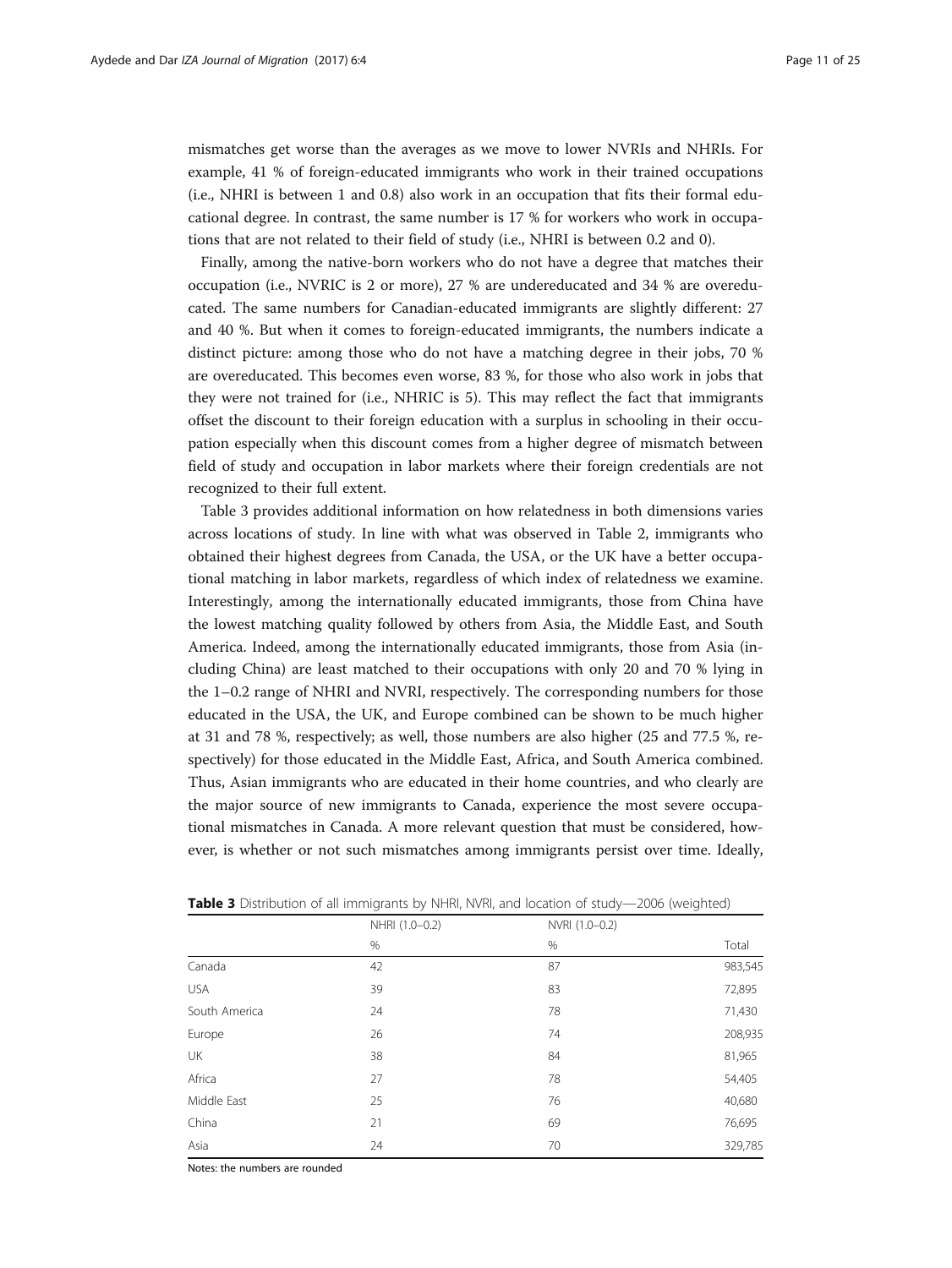<span id="page-11-0"></span>the issue of persistency can be examined by following the same cohort of immigrants across censuses. However, incompatible classifications of fields of study and occupations across censuses require a substantial amount of time, and this is beyond the scope of this study.<sup>6</sup> Hence, we look at the cross-cohort differences in Table 4 by the distribution of immigrant workers in terms of occupation match and the years since their migration to Canada.

One would expect that, if the underlying reasons are transitory, the resulting mismatch would subsequently improve occupational mobility (Green [1999](#page-23-0)) so that, similar to Canadian-educated immigrants, the occupational marching quality of internationally educated immigrants would rise in the long run close to that of native-born workers. Yet, it can be seen from Table 4 that the percentage of immigrants working in occupations that are not related to their field of study remains high, in the 75 % range, regardless of how long they have been in Canada. Likewise, the percentage of foreign-educated immigrants who are either highly overeducated or undereducated in their occupation is relatively higher (around 32 %) for recent immigrants than the average (27 %) reported in Table [2](#page-9-0). Although this falls to 24 % for established immigrants, it never gets close to around the 11 % range experienced by Canadian-educated native-born or immigrant workers. This is especially noteworthy since, while longer years in Canada translate into significant wage gains in both categories, the poor quality of immigrants' occupational match and the associated wage penalty do not show significant improvement. This persistency in mismatch, as measured by cross-cohort comparisons, suggests that it might be the underlying reasons hampering the immigrants' occupational mobility to translate into a better matching in the long run. This brings us to the question of whether the nonequivalence of immigrants' foreign education is the source of the problem, so that the time spent in Canada rewards their experience but not their occupational matching quality. The next section investigates this question.

## 4 Statistical framework and estimation results

### 4.1 Wage earnings and matching

Before analyzing the effect of relatedness on earnings more systematically, we report average weekly wage earnings and the distribution of foreign-educated immigrant

| Table 4 Average weekly wages and distribution of internationally educated immigrants by NHRI, |  |  |
|-----------------------------------------------------------------------------------------------|--|--|
| NVRI, and years in Canada—2006 (weighted)                                                     |  |  |

|                    | <b>NHRI</b> |             | <b>NVRI</b> |             |         |  |
|--------------------|-------------|-------------|-------------|-------------|---------|--|
| Years in Canada    | $1.0 - 0.2$ | $0.2 - 0.0$ | $1.0 - 0.2$ | $0.2 - 0.0$ | Total   |  |
| Less than 5 years  | 23 %        | 77 %        | 67 %        | 33 %        | 298,110 |  |
|                    | 897         | 657         | 749         | 641         | 713     |  |
| More than 5 years  | 25 %        | 75 %        | 76 %        | 24 %        | 486,160 |  |
|                    | 1154        | 907         | 994         | 889         | 970     |  |
| Less than 10 years | 24 %        | 76 %        | 69 %        | 31 %        | 424,125 |  |
|                    | 964         | 712         | 812         | 686         | 772     |  |
| More than 10 years | 25 %        | 75 %        | 77 %        | 23 %        | 360,145 |  |
|                    | 1170        | 928         | 1010        | 917         | 989     |  |

Notes: (i) Weekly average wages are reported below percentages; (ii) Since the numbers are rounded, the totals can be slightly different than those in Table [1](#page-8-0)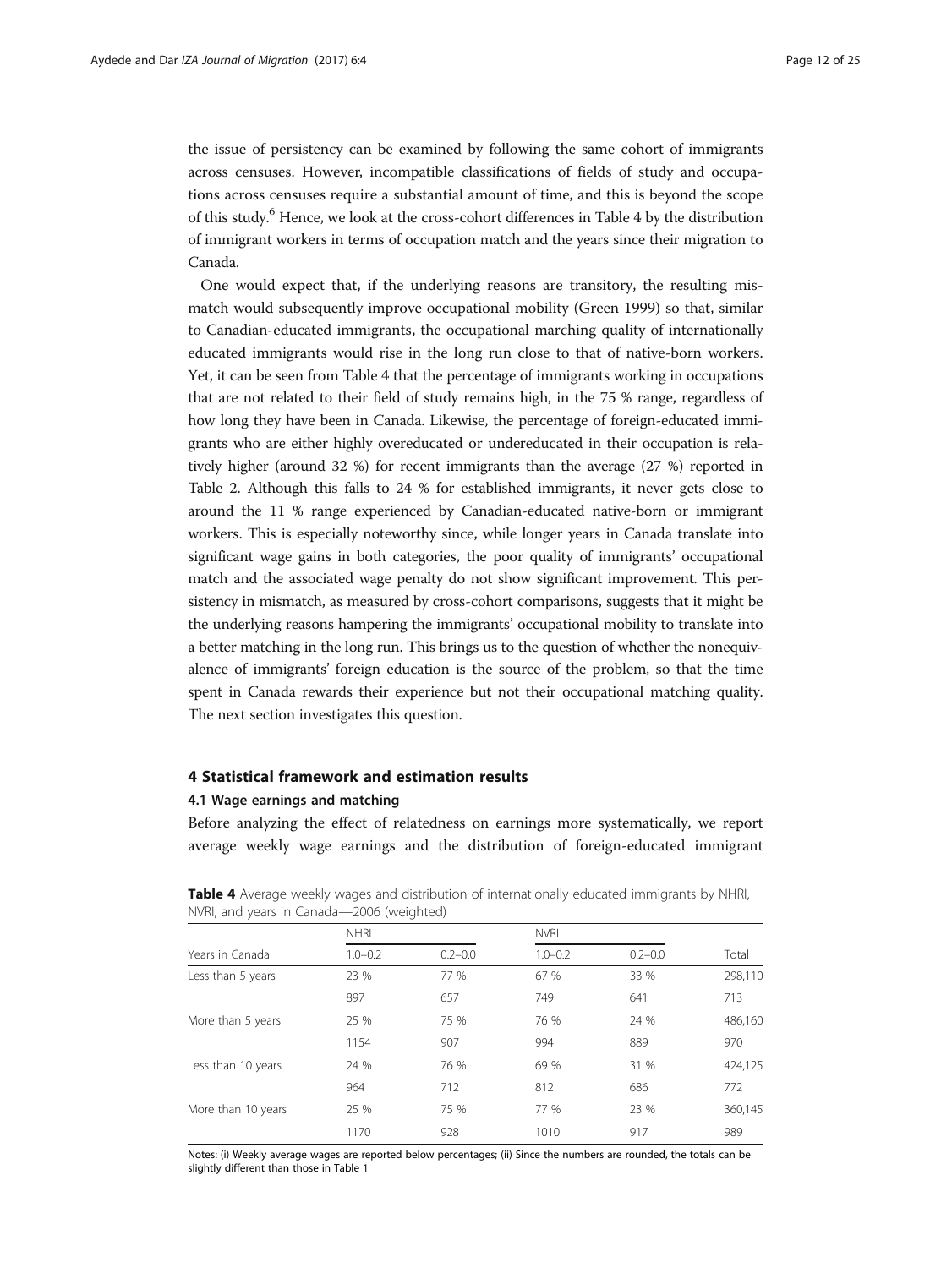workers by NHRIC and NVRIC in Table 5. The top section shows the distribution of field of study–occupation relatedness (NHRI) by NVRI class. One important observation is that the percentage of immigrants who work in unrelated jobs (NHRIC-5) rises significantly from 60 to 88 % as the educational degree–occupation match gets worse (that is, as NVRI gets larger). Although this may be expected, 60 % of immigrants who are neither undereducated nor overeducated still work in unrelated occupations evaluated in terms of the native-born workers' distribution. In contrast, the corresponding numbers are 47 % for the native-born and 49 % for Canadian-educated immigrants (Table [2\)](#page-9-0). It is obvious from this observation that, although the two types of occupational match are related, the field of study–occupation relatedness could be a fundamental issue even among those whose highest degree is the one of the most common in their occupation. The wage penalty associated with these observations can be seen in the bottom section of Table 5. Monotonic declines in average wages particularly at higher NVRI classes suggest a strong and positive correlation between relatedness and wage earnings.

The middle section of Table 5 reports the distribution of educational degree–occupation relatedness by NHRI classes. Again, the correlation between NVRI and NHRI is also obvious here. While 41 % of immigrants who are in the first NVRIC (those who have an educational degree that is the most observed in their occupation) work in jobs that are most related to their field of study, only 17 % of those in NVRIC-1 work in

|                | <b>NVRIC</b>                           |                                      |                |                |         |         |  |  |  |
|----------------|----------------------------------------|--------------------------------------|----------------|----------------|---------|---------|--|--|--|
| <b>NHRIC</b>   | 1                                      | $\overline{2}$                       | $\overline{3}$ | $\overline{4}$ | 5       | Total   |  |  |  |
|                |                                        | Vertical distribution-NHRIC by NVRIC |                |                |         |         |  |  |  |
| 1              | 22 %                                   | 10 %                                 | 14 %           | 7 %            | 5 %     | 11 %    |  |  |  |
| $\overline{2}$ | 4 %                                    | 4 %                                  | 3 %            | 1%             | 1%      | 2 %     |  |  |  |
| 3              | 4 %                                    | 5 %                                  | 4 %            | 3 %            | 2 %     | 3 %     |  |  |  |
| $\overline{4}$ | 9 %                                    | 10 %                                 | 9 %            | 8 %            | 4 %     | 8 %     |  |  |  |
| 5              | 60 %                                   | 72 %                                 | 70 %           | 81 %           | 88 %    | 75 %    |  |  |  |
| Total          | 163,030                                | 95,440                               | 145,340        | 166,560        | 213,845 | 784,270 |  |  |  |
|                | Horizontal distribution-NVRIC by NHRIC |                                      |                |                |         |         |  |  |  |
| $\mathbf{1}$   | 41 %                                   | 10 %                                 | 23 %           | 13 %           | 13 %    | 88,595  |  |  |  |
| $\overline{2}$ | 36 %                                   | 20 %                                 | 24 %           | 12 %           | 8 %     | 18,720  |  |  |  |
| 3              | 26 %                                   | 18 %                                 | 21 %           | 19 %           | 17 %    | 26,285  |  |  |  |
| $\overline{4}$ | 25 %                                   | 16 %                                 | 23 %           | 21 %           | 15 %    | 59,155  |  |  |  |
| 5              | 17 %                                   | 12 %                                 | 17 %           | 23 %           | 32 %    | 591,475 |  |  |  |
| Total          | 21 %                                   | 12 %                                 | 19 %           | 21 %           | 27 %    | 784,270 |  |  |  |
|                |                                        | Average weekly wages-CAD             |                |                |         |         |  |  |  |
| $\mathbf{1}$   | 1240                                   | 1105                                 | 1126           | 1073           | 1145    | 1166    |  |  |  |
| $\overline{2}$ | 1484                                   | 1354                                 | 1177           | 1027           | 900     | 1284    |  |  |  |
| 3              | 1054                                   | 886                                  | 916            | 960            | 869     | 946     |  |  |  |
| $\overline{4}$ | 1083                                   | 968                                  | 834            | 774            | 713     | 886     |  |  |  |
| 5              | 1002                                   | 827                                  | 830            | 730            | 751     | 810     |  |  |  |
| Total          | 1084                                   | 892                                  | 885            | 768            | 774     | 872     |  |  |  |

Table 5 Average weekly wage earnings and distribution of foreign-educated immigrant workers by NHRI and NVRI—2006 (weighted)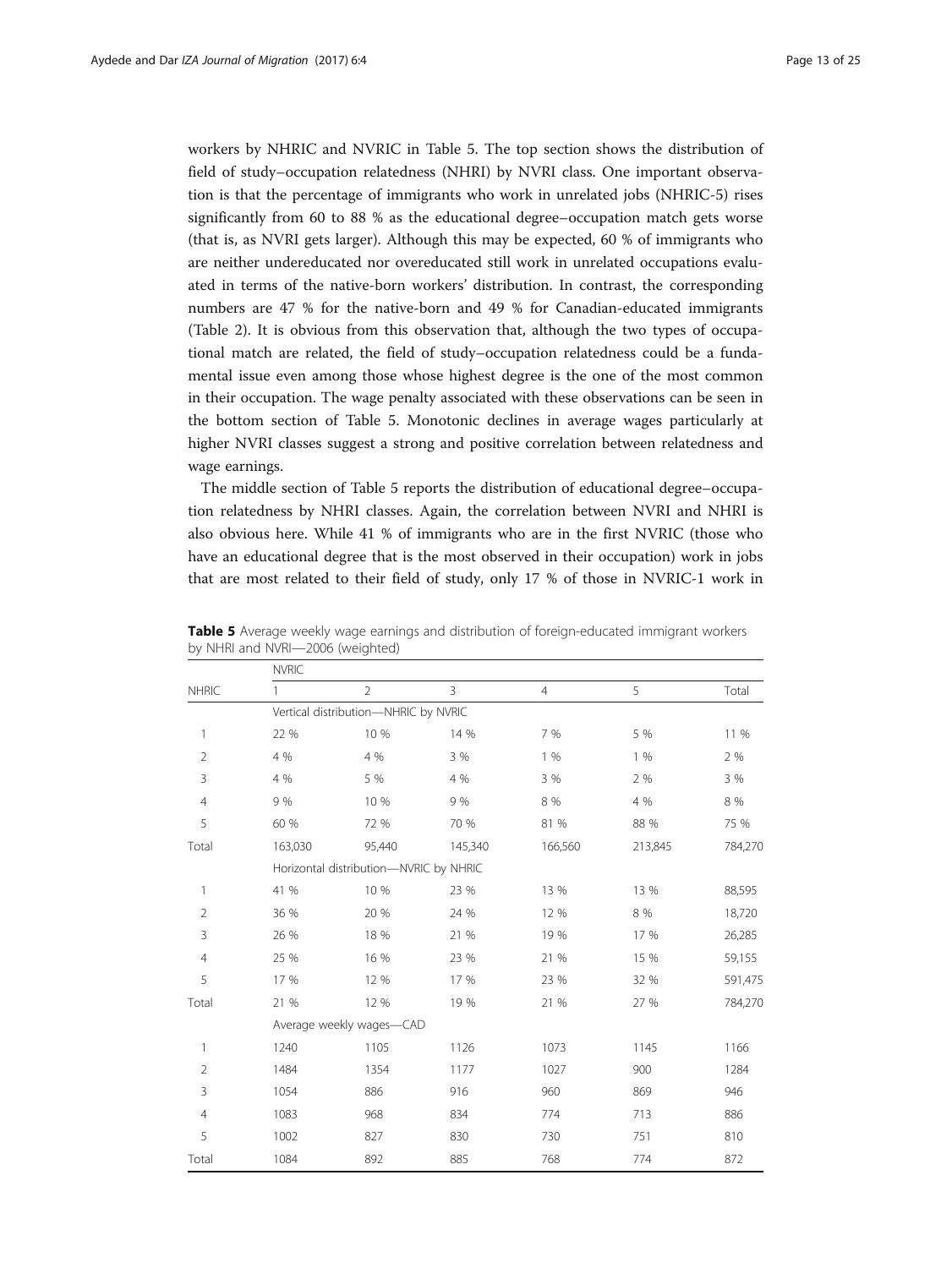jobs that are least related to their field of study. This pattern changes for those in the NVRIC-5 category: only 13 % of workers with surplus or deficit in schooling in their occupation work in jobs that are related to their jobs. One critical observation emerges here when we compare these NVRI and NHRI distributions. While 75 % of internationally educated immigrants work in jobs that are considered by the native-born least related to their field of study, 27 % of those have a degree that is least related to their occupation. From this observation, it seems that the occupational mismatch of foreigneducated immigrants is mainly dominated by field of study–occupation relatedness relative to educational degree–occupation relatedness. Nevertheless, although immigrants are much more smoothly distributed across NVRI classes, there is a clear wage penalty for immigrants in occupations that are regarded as relatively less related to their degrees by native-born workers as shown at the bottom of the table.

The objective of this paper is to evaluate the payoffs to education for immigrants after isolating the effect of their matching quality on wage earnings. Up to this point, we have developed a method that quantifies this quality in a way that their occupational matching can be compared to that of native-born workers. Table 6 shows, for example, average weekly wages and the distribution of workers who work in the most matching jobs in terms of their field of study and educational degree. When we compare the workers with NHRIC-1 in the upper section of the table, the wage differences between native-born and foreign-educated workers for all NVRI classes become insignificant. A similar observation emerges for workers whose NVRIC is 1 in the bottom section of the table. The underlying reason for this could be that those whose foreign education quality is not significantly different than that of their Canadian-educated counterparts may also be more likely to be better matched. Besides, occupational matching in labor markets may also reflect an ability sorting (specially in language) among immigrants. One way to address this problem is to control for occupational matching by using

| <i>(vvcigrica)</i> |              |                |      |                |      |           |
|--------------------|--------------|----------------|------|----------------|------|-----------|
|                    | <b>NVRIC</b> |                |      |                |      |           |
| NHRIC-1            | 1            | $\overline{2}$ | 3    | $\overline{4}$ | 5    | Total     |
| NB                 | 48 %         | 10 %           | 22 % | 11 %           | 9 %  | 1,634,415 |
|                    | 1152         | 1055           | 1109 | 1128           | 1104 | 1125      |
| IMM-CE             | 46 %         | 11 %           | 20 % | 13 %           | 10 % | 251,585   |
|                    | 1259         | 1088           | 1187 | 1169           | 1218 | 1210      |
| IMM-FE             | 41 %         | 10 %           | 23 % | 13 %           | 13 % | 88,595    |
|                    | 1240         | 1015           | 1126 | 1073           | 1145 | 1166      |
|                    | <b>NHRIC</b> |                |      |                |      |           |
| NVRIC-1            | 1            | $\overline{2}$ | 3    | 4              | 5    | Total     |
| <b>NB</b>          | 34 %         | 4 %            | 6 %  | 9 %            | 46 % | 2,256,835 |
|                    | 1152         | 1644           | 1193 | 1077           | 976  | 1085      |
| IMM-CE             | 30 %         | 5 %            | 6 %  | 10 %           | 49 % | 378,925   |
|                    | 1259         | 1913           | 1278 | 1214           | 1128 | 1224      |
| IMM-FE             | 22 %         | 4 %            | 4 %  | 9 %            | 60 % | 163,030   |
|                    | 1240         | 1484           | 1054 | 1083           | 1002 | 1084      |

**Table 6** Average weekly wage earnings and distribution of workers by NHRIC-1 and NVRIC-1—2006  $(hair + hbar)$ 

Notes: "NB", "IMM-CE", and "IMM-FE" denote native-born, Canadian-educated immigrant, and foreign-educated immigrant workers, respectively. Average weekly wages are shown under the percentage distributions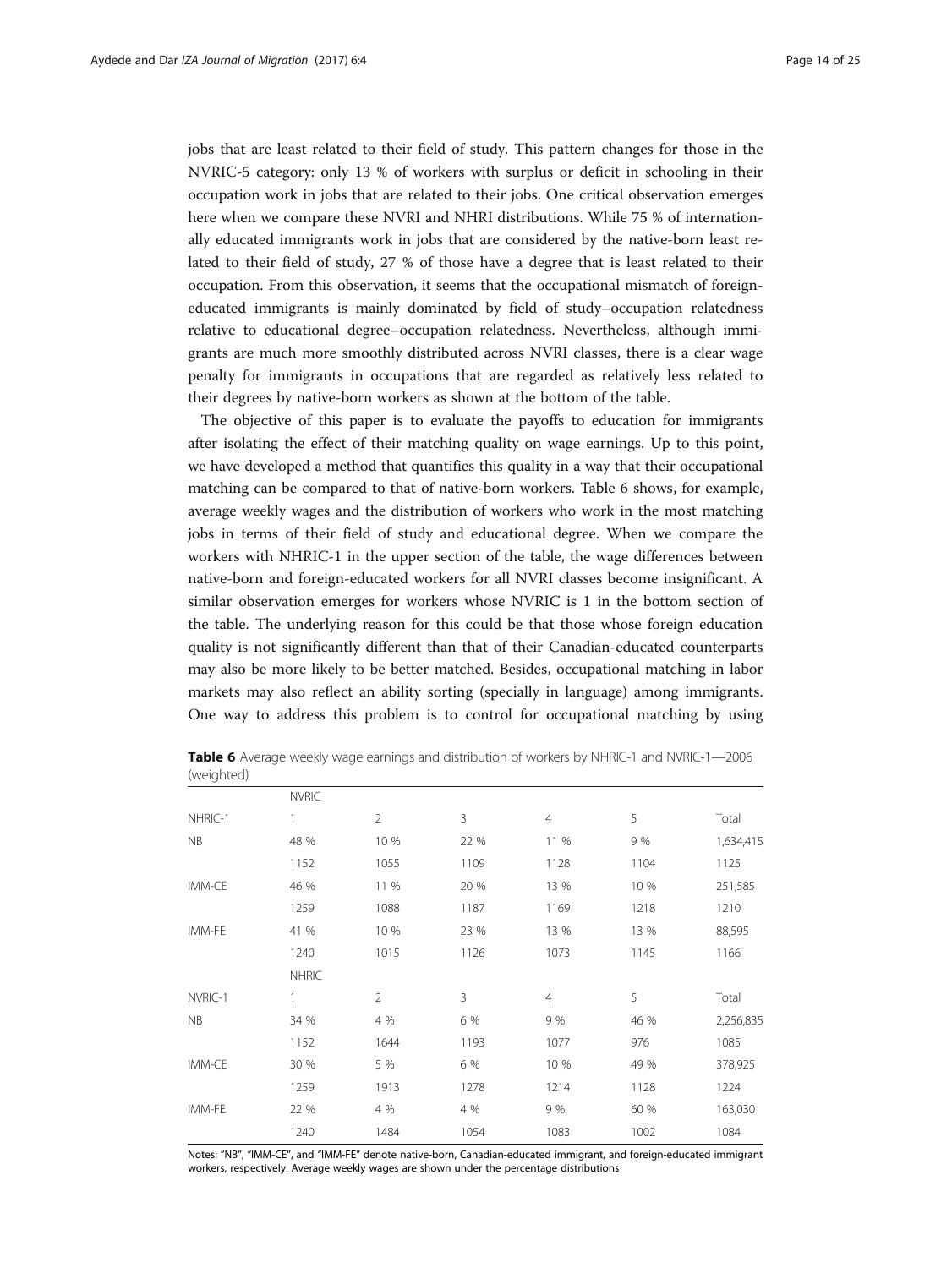NHRIC–NVRIC matrices in wage earnings functions, so that we can compare the returns to education in each cell separately. The following section elaborates on the details.

## 4.2 Wage earnings function

As noted before, there are mainly three different reasons identified in the literature for why education may have positive effects on earnings. Lemieux ([2014](#page-23-0)) calls first two channels as "pure education" and "occupation upgrading" channels based on the idea that formal education not only increases workers' overall productivity but also helps them find better paying occupations. The third reason is that the workers become more productive if they work in jobs that are a good match for their education. Although modeling these three channels through matching is a fairly complex process, in practice, occupation upgrading and specialization are controlled in wage earnings functions by binary variables that identify occupation and field of study fixed effects. The channel that reveals the payoffs to more (better) schooling seems a residual effect that is measured by either a continuous variable of schooling years or a binary variable that controls for the degree of education. The approach in this study employs a Mincerian wage function used by Lemieux [\(2014](#page-23-0)), augmented to include controls for each of the three earnings impacts of education noted above, including the ones that capture the effect of matching quality. This specification is as follows:

$$
\ln w_{ijod} = \mathbf{X}\beta_i + a_d + b_f + c_o + \alpha.m(f, o) + \lambda.m(d, o) + \varepsilon_{ijod},\tag{1}
$$

where person *i* working in occupation  $o$  with degree  $d$  in field of study f earns wage  $w$ . Vector X includes a set of usual variables such as age, gender, and location of work. Indicator variables  $a_d$ ,  $b_b$  and  $c_o$  control for differences in degrees of education, fields of study, and occupations, respectively. The terms  $m(f, o)$  and  $m(d, o)$  control for the matching quality between occupation  $\rho$  and field of study f and degree d, respectively, and yield wage premiums,  $\alpha$  and  $\lambda$ , to the extent to which field of study f and degree d are valuable in occupation o.

A concern in the literature, one that we fully recognize, has been the problem of unmeasured ability. Studies that have used instrumental variables confirm the ability bias in the estimated causal effect of education on earnings using the ordinary least squares (OLS) method but find that this bias is quite small in size—see, for instance, Card ([1999](#page-23-0)) and Ashenfelter et al. ([1999](#page-23-0)). The ability bias in the effect of field of study on wages has not been tested yet by IV methods due to difficulties in finding credible instrumental variables. As with the choice of field of study, the match quality could also be correlated with a person's ability. However, studies investigating wage differentials across fields of study (Altonji et al. [2012](#page-23-0)) and the effect of relatedness on earnings (Nordin et al. [2010\)](#page-23-0) include proxies in their equations to control for unobserved ability and observe no significant changes in results. Lemieux [\(2014](#page-23-0)) explains in great detail why the OLS results of Eq. (1) should be valid especially when they are used in estimating average effects. In light of this, we also estimate the model using OLS but facilitate statistical inference by estimating two-way clustered standard errors (Cameron et al. [2011](#page-23-0)) at each cell of the NVRIC–NHRIC matrix. We also use VRI and HRI as proxies for  $m(f, o)$  and  $m(d, o)$ .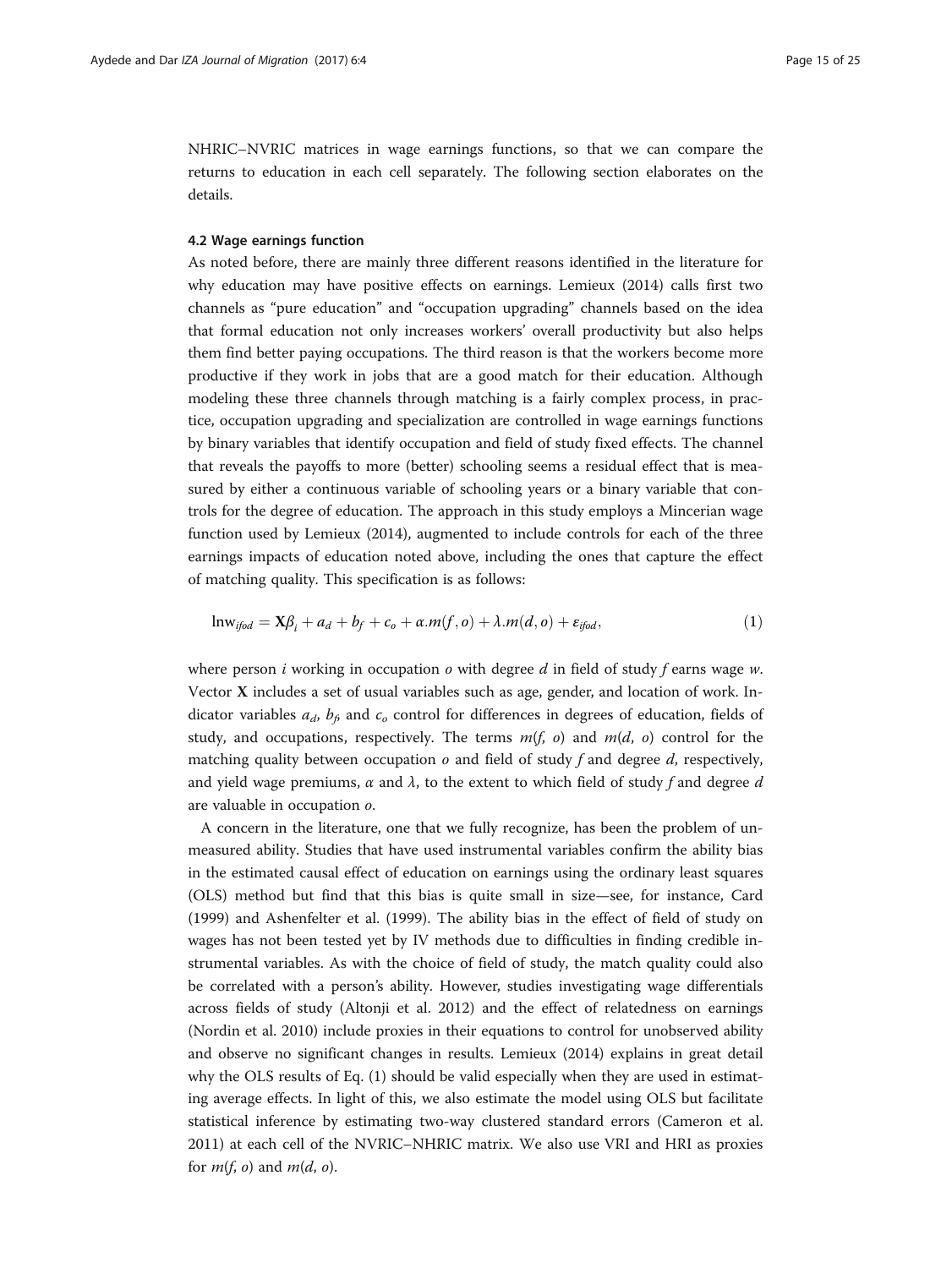First, we assess the occupational matching of foreign-educated immigrants by using the distribution of Canadian-educated native-born workers as a benchmark reflecting the long-term matching quality in Canadian labor markets. This approach allows us to identify immigrants clustering in occupations that are not *preferred* by Canadianeducated native-born workers in a given field of study. To accomplish this, we use normalized HRIs classified into five groups as noted earlier, which we treat as categorical variables that rank each occupation based on the native-born workers' distribution. Thus, using this categorical variable as a proxy for  $m(f, o)$  in Eq. (1) for immigrants allows us not only to estimate the wage penalty that immigrant workers face but also to treat  $m(f, o)$  as exogenous, which has otherwise been a major challenge for many studies in the literature.<sup>7</sup> Second, we also use the distribution of native-born workers across educational degrees in each occupation, as a part of the occupation–education degree matrix shown in Table [1](#page-8-0). Using horizontally normalized VRIs classified into five groups, we can rank each degree for a given occupation based on the native-born workers' distribution. Likewise, using this categorical variable as a proxy for  $m(d, o)$  in Eq. (1) for immigrants, we can control for the effect of vertical mismatch on wage earnings.

There are two potential sources for a possible selectivity problem in our work: first, we only look at wage earners; hence, selectivity to employment could be a potential problem. Second, we distinguish foreign-educated immigrant workers from Canadianeducated immigrants. There might be an ability sorting, for example, between these two groups that may lead to a case that the lower returns to education for foreigneducated immigrants reflect unobserved ability deficiencies, instead of a discount to their source-country education. Since our analysis focuses on the comparison of returns to formal schooling by nativity, it is quite reasonable to expect that the likelihood of a bias is already low because all three groups possibly face selectivity into employment. Nonetheless, to address the issue further, we have also applied a conventional Heckman selection process and included self-employed individuals in these three groups to reduce the selectivity problem even more and found that our results are not sensitive to these applications. The second issue, a possible ability sorting between Canadian-and foreign-educated immigrants, can be understood better when viewed in the Canadian context. Every year, more than 60 % of new immigrants are accepted in Canada as skilled workers based on a point system designed to select better-educated individuals with relatively high level of language skills. Unlike other immigrant-receiving countries, such as the USA, Canada has a negligible number of illegal immigrants and a modest refugee population. The shift in the immigration policy in the 1990s to the point system that explicitly targets adult workers (between 35 and 45 years old) with a postsecondary education and work experience has generally provided higher levels of human capital to meet the needs of Canadian labor markets (Ferrer et al. [2014](#page-23-0)). Therefore, a negative ability sorting could actually be an issue for immigrants who are defined as "Canadian educated" if their highest degree is obtained in Canada. Another potential problem is the endogeneity identified specially in the ORU literature that the unobserved inabilities might lead to both wage penalties and educational mismatches in labor markets. Although this is discussed later in the paper, since we compare payoffs to schooling only for those who work in the most matching occupations by nativity, this type of endogeneity seems an unlikely problem in our estimations.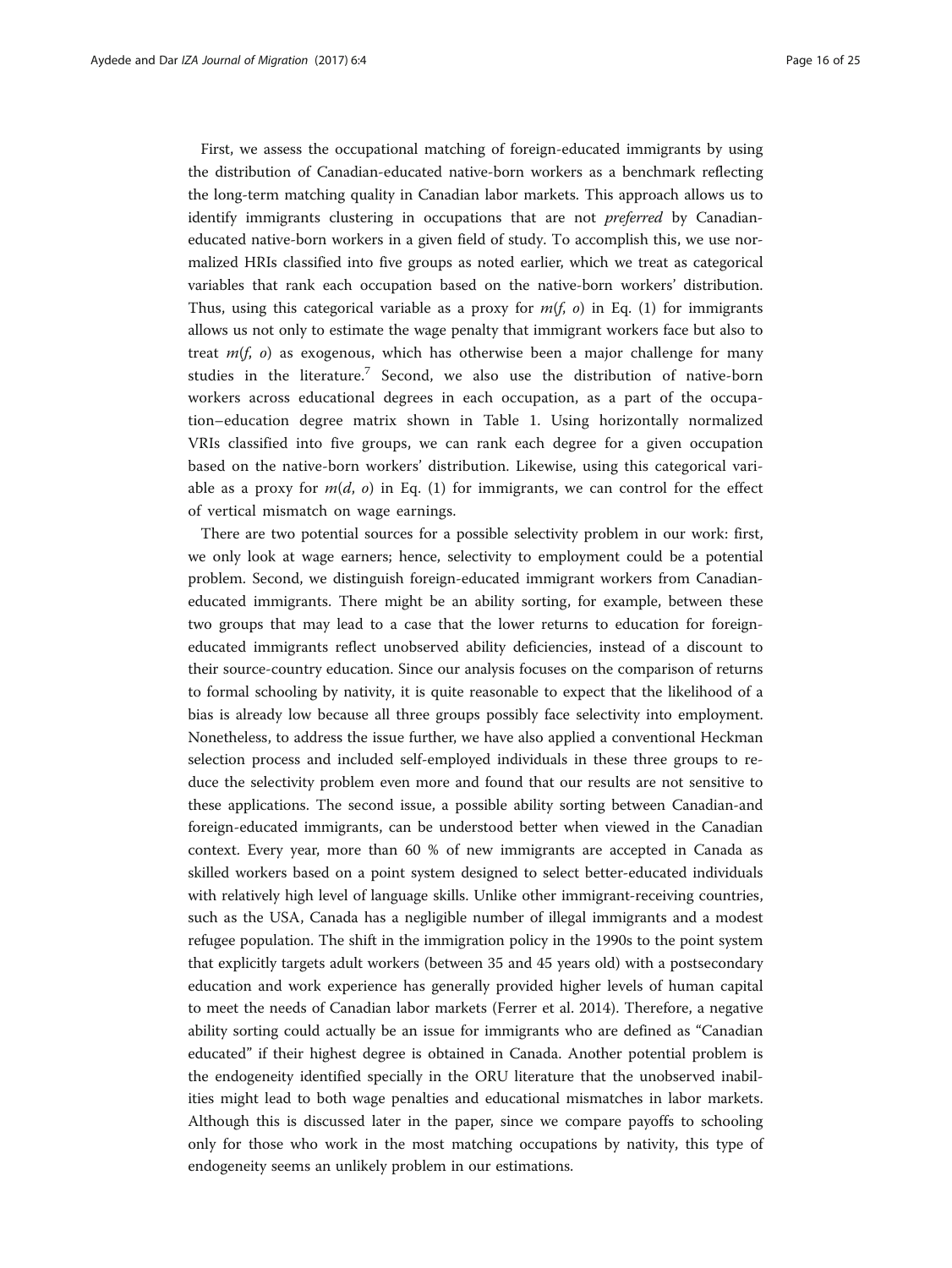<span id="page-16-0"></span>Finally, that different cohorts of immigrants might have different levels of human capital reflecting the shift in the source-country composition of the inflow especially in Canada after the 1990s has been an issue that has been well investigated. The cohort effect has been examined in relation with the rate of economic assimilation, and it has been found that accounting for these cohort effects on wage levels substantially reduces the speed of wage convergence between immigrant and native-born workers (Green and Worswick [2012](#page-23-0); Borjas [2013](#page-23-0)). Since we use single cross-sectional data, differences across cohorts can only be reflected in age differences. Hence, as a common application, instead of age, we include two variables, years since migration and before migration, to immigrants' wage equations. Additionally, we have checked the age distributions of Canadian- and foreign-educated immigrants in the two-level HRI–VRI matrix. Since the distributions are almost identical, the comparison of payoffs to their schooling should not be affected by the differences in human capital across cohorts.

## 4.3 Estimation results

Table 7 summarizes the estimation results for three specifications of the earnings function given by Eq. (1) without including the matching quality variables,  $m(f, o)$  and  $m(d, o)$ . The first specification shows the results for native-born workers. The last two specifications report the results for Canadian-and internationally educated immigrant full-time wage earners, respectively. All specifications include controls for age, age square, marital status, disability, visible minority status, primary earner status, spoken language, regional fixed effects for 10 provinces, location of study fixed effects, and industry fixed effects for 21 categories. Moreover, the sample size allows us to control for field of study fixed effects

| Table 7 OLS estimates of weekly wage earnings-2006 |  |
|----------------------------------------------------|--|
|----------------------------------------------------|--|

|                                            | (1) Native-born |        | (2) Immigrants-CE |        | (3) Immigrants-FE |        |
|--------------------------------------------|-----------------|--------|-------------------|--------|-------------------|--------|
|                                            | Coef.           | P >  Z | Coef.             | P >  z | Coef.             | P >  Z |
| Degrees                                    |                 |        |                   |        |                   |        |
| Trades                                     | Base            |        | Base              |        | Base              |        |
| Registered apprenticeship                  | 0.0437          | 0.000  | 0.0109            | 0.480  | $-0.0511$         | 0.022  |
| College-less than 1 year                   | $-0.0053$       | 0.551  | $-0.024$          | 0.179  | $-0.1999$         | 0.543  |
| College $-1$ to 2 years                    | 0.0357          | 0.000  | 0.0166            | 0.280  | $-0.0265$         | 0.174  |
| College-more than 2 years                  | 0.0787          | 0.000  | 0.0549            | 0.001  | $-0.0156$         | 0.399  |
| University-below bachelor's                | 0.1039          | 0.000  | 0.0628            | 0.004  | 0.0283            | 0.191  |
| Bachelor's                                 | 0.1819          | 0.000  | 0.1471            | 0.000  | 0.0433            | 0.052  |
| Above bachelor's less than Master's        | 0.2234          | 0.000  | 0.1861            | 0.000  | 0.0802            | 0.002  |
| Medicine, dentistry, veterinary, optometry | 0.1080          | 0.071  | 0.1833            | 0.007  | 0.0698            | 0.244  |
| Master's                                   | 0.3061          | 0.000  | 0.2347            | 0.000  | 0.0640            | 0.032  |
| PhD                                        | 0.4808          | 0.000  | 0.4356            | 0.000  | 0.2547            | 0.001  |
| Observations                               | 1,228,448       |        | 219,417           |        | 150,183           |        |

Notes: (1) The dependent variable is log weekly wage. (2) Standard errors are adjusted at occupation and field of study cells by using the two-way clustering method (Cameron et al. [2011](#page-23-0)). (3) All equations also control for age, age square, marital status, disability, visible minority status, primary earner status, spoken language (only English, only French, bilingual, others), regional fixed effects for 10 provinces, location of study fixed effects at 10 categories, field of study fixed effects at 1375 categories, and occupation fixed effects at 520 categories. (4) The equations also include industry fixed effects at 21 categories. However, results do not change significantly when industry fixed effects are excluded. (5) "CE" and "FE" denote Canadian-educated and foreign-educated. (5) Immigrants' age is decomposed to years since migration and before migration. (6) Information on years in education is not available in the 2006 Census. Therefore, we have to use age as a proxy to control work experience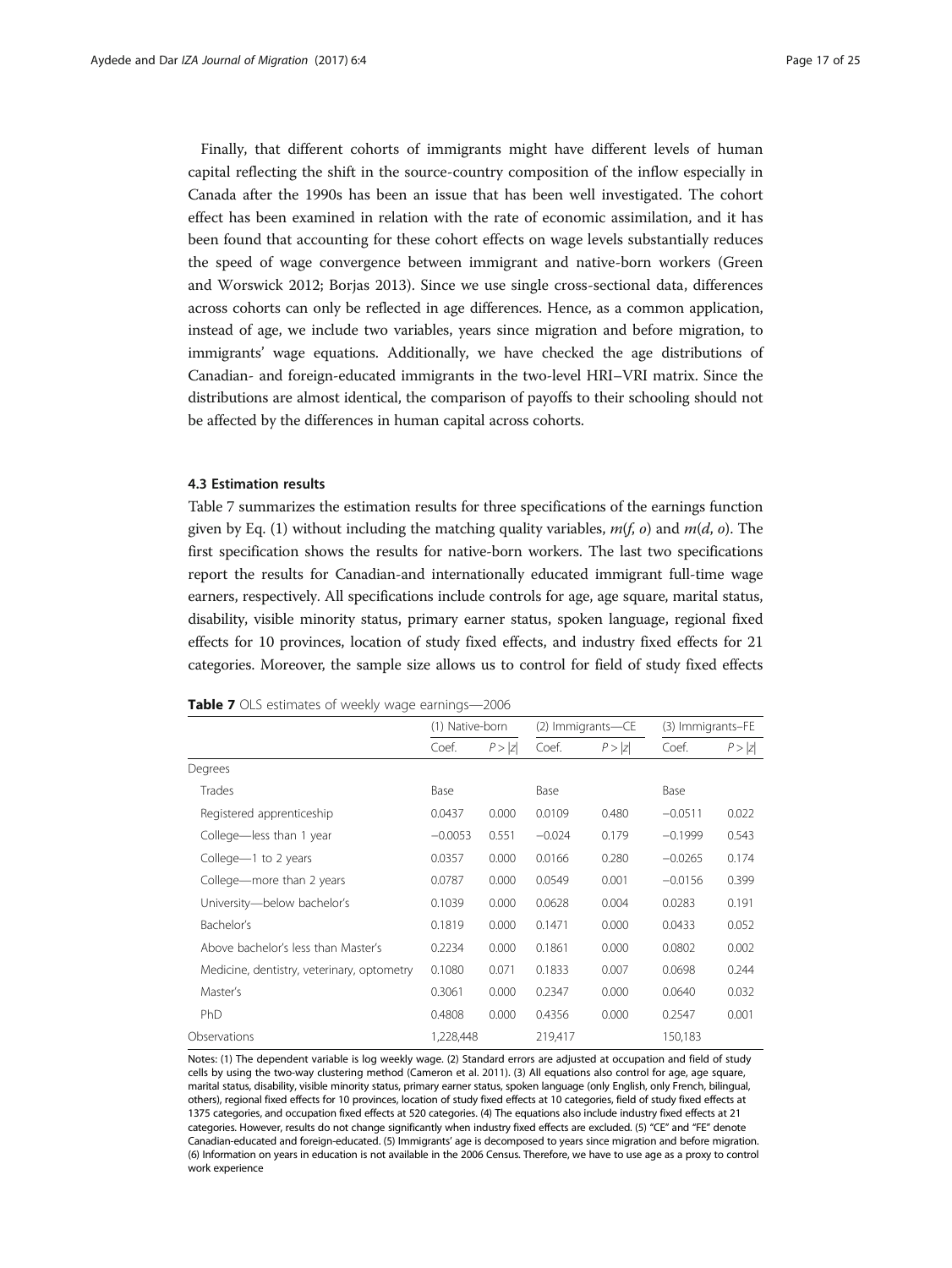<span id="page-17-0"></span>for 1375 categories and occupation fixed effects for 520 categories, which helps us isolate the payoffs to degrees from the wage differences resulting from differences in fields of study and occupations. The results in Table [7](#page-16-0) are in line with the evidence in the North American immigration literature in the sense that immigrants' education obtained abroad is less rewarding in Canadian labor markets (Li and Sweetman [2014;](#page-23-0) Warman et al. [2015](#page-24-0)). Specifically, our results verify this finding in that, in contrast with the first two specifications, either there is no education effect on wage earnings of immigrants who obtained their degrees outside of Canada or the rates of return are substantially discounted.

Table 8 reports the same specifications, but now, they include the relatedness (matching) variables, NHRIC and NVRIC. Regardless of birthplace or location of study, the results indicate a positive impact on wages of greater relatedness. Note that this relationship as structured in Eq. (1) appears to be correlational rather than causational, particularly when self-reported answers to survey questions or the distributional aspects of workers are used as a proxy for  $m(f, o)$ : workers might feel better matched in better-paying jobs, or they might cluster more around occupations with higher wages. Hence, the results for native-born workers should be interpreted in light of this fact. When it comes to

Table 8 OLS estimates of weekly wage earnings with NHRIC and NVRIC-2006

|                                            | (1) Native-born |           |       |           | (2) Immigrants-CE | (3) Immigrants-FE |        |
|--------------------------------------------|-----------------|-----------|-------|-----------|-------------------|-------------------|--------|
|                                            | Coef.           | P >  Z    |       | Coef.     | P >  Z            | Coef.             | P >  Z |
| Degrees                                    |                 |           |       |           |                   |                   |        |
| Trades                                     |                 | Base      |       | Base      |                   | Base              |        |
| Registered apprenticeship                  |                 | 0.0358    | 0.000 | 0.0090    | 0.587             | $-0.0437$         | 0.021  |
| College-less than 1 year                   |                 | $-0.0055$ | 0.213 | $-0.0306$ | 0.022             | $-0.0113$         | 0.593  |
| College-1 to 2 years                       |                 | 0.0429    | 0.000 | 0.0249    | 0.280             | $-0.0082$         | 0.434  |
| College-more than 2 years                  |                 | 0.0841    | 0.000 | 0.0663    | 0.000             | 0.0135            | 0.384  |
| University-below bachelor's                |                 | 0.1138    | 0.000 | 0.0777    | 0.000             | 0.0581            | 0.001  |
| Bachelor's                                 |                 | 0.1856    | 0.000 | 0.1568    | 0.000             | 0.0869            | 0.000  |
| Above bachelor's less than Master's        |                 | 0.2252    | 0.000 | 0.2028    | 0.000             | 0.1431            | 0.000  |
| Medicine, dentistry, veterinary, optometry |                 | 0.1394    | 0.001 | 0.2281    | 0.001             | 0.1433            | 0.004  |
| Master's                                   |                 | 0.2987    | 0.000 | 0.2417    | 0.000             | 0.1229            | 0.000  |
| PhD                                        |                 | 0.4490    | 0.000 | 0.4149    | 0.000             | 0.2946            | 0.000  |
| <b>NHRIC</b>                               |                 |           |       |           |                   |                   |        |
| 1                                          | Base            |           |       | Base      |                   | Base              |        |
| $\overline{2}$                             | $-0.0045$       | 0.581     |       | $-0.0036$ | 0.832             | $-0.0061$         | 0.776  |
| 3                                          | $-0.0174$       | 0.090     |       | $-0.0259$ | 0.087             | $-0.0278$         | 0.307  |
| $\overline{4}$                             | $-0.0342$       | 0.000     |       | $-0.0280$ | 0.030             | $-0.0415$         | 0.020  |
| 5                                          | $-0.1127$       | 0.000     |       | $-0.1070$ | 0.000             | $-0.0932$         | 0.000  |
| <b>NVRIC</b>                               |                 |           |       |           |                   |                   |        |
| 1                                          | Base            |           |       | Base      |                   | Base              |        |
| $\overline{2}$                             | $-0.0149$       | 0.001     |       | $-0.0327$ | 0.000             | $-0.0269$         | 0.000  |
| 3                                          | $-0.0179$       | 0.002     |       | $-0.0316$ | 0.000             | $-0.0266$         | 0.002  |
| 4                                          | $-0.0379$       | 0.000     |       | $-0.0644$ | 0.000             | $-0.0621$         | 0.000  |
| 5                                          | $-0.0784$       | 0.000     |       | $-0.1142$ | 0.000             | $-0.1063$         | 0.000  |
| Observations                               | 1,228,448       |           |       | 219,417   |                   | 150,183           |        |

Notes: (1) See the notes to Table [7.](#page-16-0) (2) Standard errors are adjusted at NHRIC and NVRIC cells by using the two-way clustering method (Cameron et al. [2011](#page-23-0))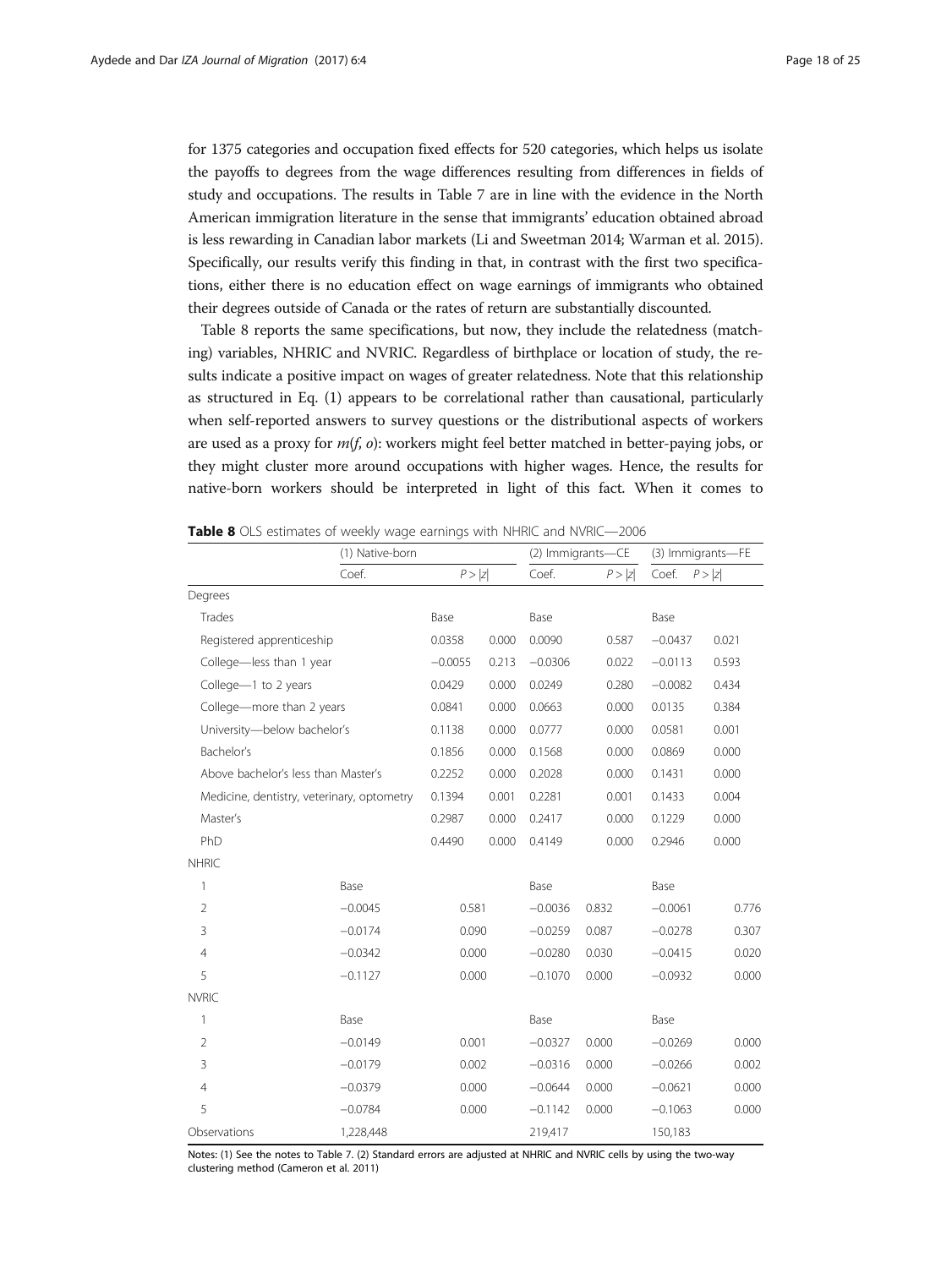immigrants, however, using NHRIC dummies in specifications (2) and (3) calculated for the native-born field of study–occupation distribution, and not that of immigrants, provides us with the desired exogeneity in relatedness. In particular, as we saw in Table [2](#page-9-0), internationally educated immigrants are less likely to be assigned to occupations where native-born workers choose to work. In other words, more immigrants work in lowerpaid occupations relative to native-born workers, and this breaks the simultaneity between higher wage earnings and crowded occupations. As for the vertical mismatch, a possible ability bias in estimating the wage penalty associated with overeducation–undereducation has always been an issue in the ORU literature. Since we do not distinguish the overeducated from undereducated in VRI calculations, ${}^{8}$  the aggregation of both groups in NVRIC may cancel out the ability bias, which works opposite directions for those who have a deficit or a surplus in schooling required by their jobs.<sup>9</sup>

The results show that, while the effect of relatedness on wage earnings are similar for native-born and Canadian-educated immigrant workers, it is slightly lower for internationally educated immigrants, especially for those who are working in the least matching occupations (NHRIC-5). Considering that more than 75 % of foreigneducated immigrants work in those least matching occupations, occupational mismatch would appear to be less punishing for immigrants. Another interesting point is that, unlike NHRIC, all categories in NVRIC are associated with a substantial and increasing wage penalty. Besides, while the vertical mismatch (education degree–occupation match) is less punishing than the horizontal mismatch for native-born workers, the opposite can be observed for both Canadian- and foreign-educated immigrant workers. Finally, when both dimensions of occupational matching are controlled by the inclusion of NHRIC and NVRIC, payoffs to educational degrees improve for foreign-educated immigrants. Although they are still deeply discounted, returns to degrees above "college—more than 2 years" now become positive and significant. As discussed earlier, this implies that the lower return to foreign schooling observed in the literature may also reflect the wage penalty to education–occupation mismatch as we report in Table [8.](#page-17-0)

This brings us to the question of how much of the discount in payoffs to foreign education is attributable to source-country education quality. For example, in their recent study, Aydede and Dar [\(2016\)](#page-23-0) found that the cost of immigrants' occupational mismatch is negligible and, even if their matching quality improves to what native-born workers experience in Canada, it would not significantly reduce the wage gap between them. This evidence implies that the underlying reason for lower returns to foreign schooling and a persistent and significant occupational mismatch may not be the postarrival difficulties involving the recognition of immigrants' foreign credentials but rather the lower quality of those credentials. One way to address this issue more explicitly is to separate these two effects by looking at returns to education for those whose education, in terms of field of study and educational degree, is in line with what is considered "required" for native-born workers in their jobs. In order to achieve this, we first reduce the classification of NHRI and NVRI from five categories to two. The first category is the same as before (NHRI and NVRI between 1 and 0.8), and the second category covers the 0–0.8 range. With this new classification, we introduce NHRIC2 and NVRIC2 into our regressions interacted with 11 degrees as shown in Table [9.](#page-19-0) Since our interest is in the payoffs to education only for those who have a matching degree and field of study, except for the first part of the results that shows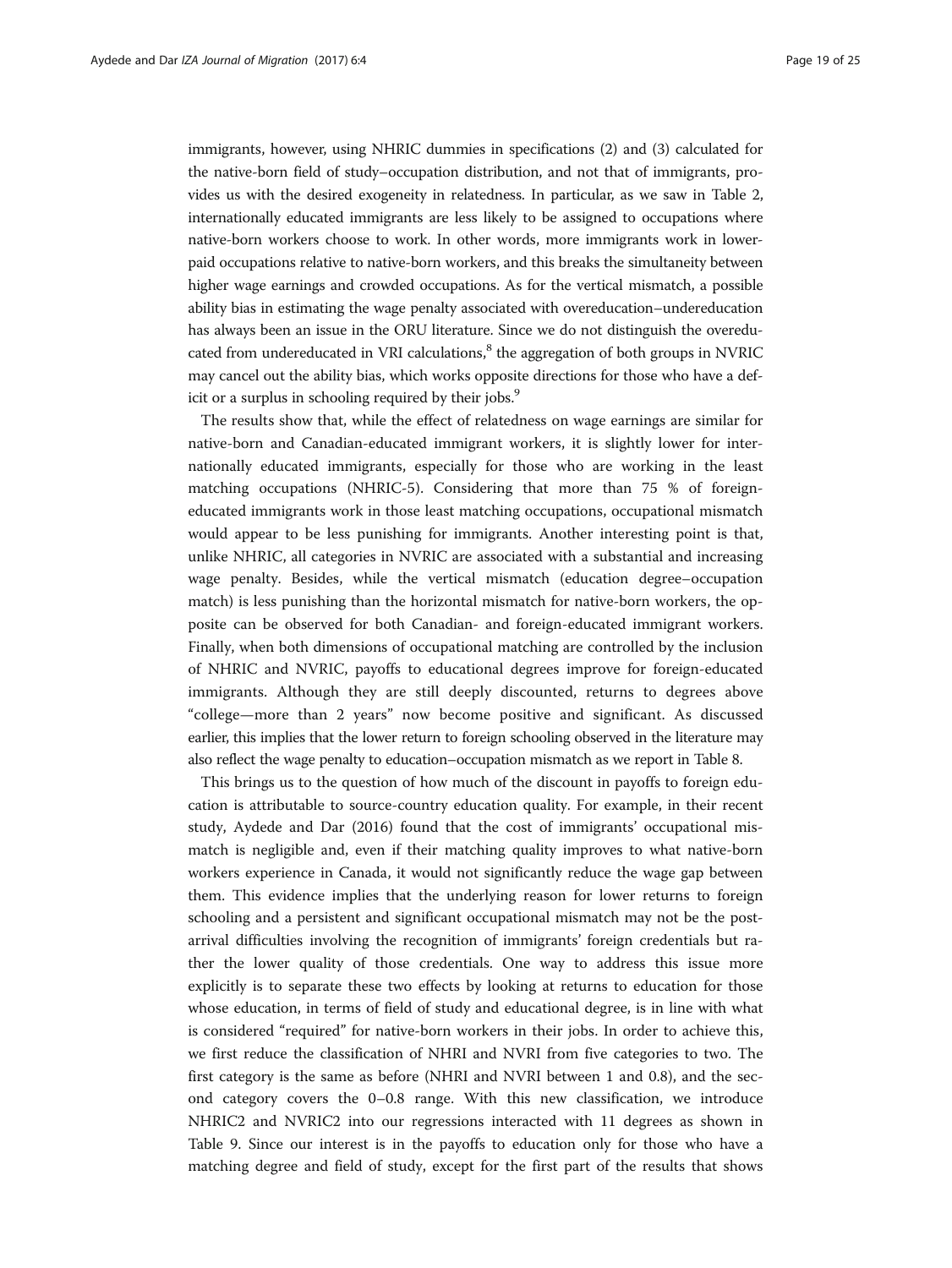|                                                | (1) Native-born |        | (2) Immigrants-CE |        | (3) Immigrants-FE |        |
|------------------------------------------------|-----------------|--------|-------------------|--------|-------------------|--------|
|                                                | Coef.           | P >  z | Coef.             | P >  Z | Coef.             | P >  Z |
| Degrees $\times$ NHRIC2 $\times$ NVRIC2        |                 |        |                   |        |                   |        |
| Trades-1-1                                     | Base            |        | Base              |        | Base              |        |
| $Trades-1-2$                                   | $-0.0158$       | 0.254  | $-0.0483$         | 0.035  | $-0.0619$         | 0.349  |
| Trades-2-1                                     | $-0.0893$       | 0.000  | $-0.0668$         | 0.016  | $-0.0665$         | 0.001  |
| Trades-2-2                                     | $-0.1357$       | 0.000  | $-0.1516$         | 0.000  | $-0.1243$         | 0.000  |
| Registered apprenticeship-1-1                  | 0.0496          | 0.000  | $-0.0115$         | 0.539  | $-0.0843$         | 0.000  |
| College-less than 1 year-1-1                   | $-0.0139$       | 0.067  | $-0.0551$         | 0.000  | 0.0084            | 0.651  |
| College - 1 to 2 years - $1 - 1$               | 0.0717          | 0.001  | 0.0292            | 0.214  | 0.0409            | 0.353  |
| College-more than 2 years-1-1                  | 0.0747          | 0.000  | 0.0718            | 0.000  | 0.0021            | 0.970  |
| University-below bachelor's-1-1                | 0.0981          | 0.000  | 0.0808            | 0.005  | 0.1279            | 0.135  |
| Bachelor's-1-1                                 | 0.1557          | 0.000  | 0.1493            | 0.000  | $-0.0125$         | 0.642  |
| Above bachelor's less than Master's-1-1        | 0.2133          | 0.000  | 0.2259            | 0.000  | 0.1498            | 0.000  |
| Medicine, dentistry, veterinary, optometry-1-1 | 0.3187          | 0.000  | 0.2830            | 0.000  | 0.1679            | 0.000  |
| Master's-1-1                                   | 0.2510          | 0.001  | 0.0381            | 0.487  | 0.2519            | 0.019  |
| $PhD-1-1$                                      | 0.4230          | 0.000  | 0.4103            | 0.000  | 0.2722            | 0.000  |
| Observations                                   | 1,228,448       |        | 219,417           |        | 150,183           |        |

<span id="page-19-0"></span>Table 9 OLS estimates of weekly wage earnings with interactions between degrees, NHRIC2, and NVRIC2—2006

Notes: (1) See the notes to Table [7.](#page-16-0) (2) Standard errors are adjusted at NHRIC and NVRIC cells by using the two-way clustering method (Cameron et al. [2011\)](#page-23-0)

the full details of the interactions for "Trades," we report only the interactions between degrees and the first categories of NHRIC2 and NVRIC2.

The results show that almost all degrees are associated with increasing payoffs for native-born workers who work in matching jobs. The differential rates of return for each degree are not fundamentally different from those observed in Tables [7](#page-16-0) and [8](#page-17-0). This observation is almost the same with a minor discount for Canadian-educated immigrants. On the other hand, internationally educated immigrants who are also working in jobs that are considered good matches by native-born workers for their education face a large discount in returns to their foreign schooling. Except for graduate degrees, payoffs to all degrees are discounted zero, including the most crowded bachelor's degree. Given that the comparison is made for those who work in matching jobs in terms of field of study without any deficit or surplus in their schooling, the results reflect the isolated returns to education after removing the impact of occupational mismatch, field of study specialization, and occupational upgrading.

Some insight into each degree's contribution to the overall picture can be seen by noting that, among the best matched workers (those with NVRI and NHRI indices in the 1–0.8 range), while the bachelor's degree is the most crowded degree especially among foreign-educated immigrants, together with graduate degrees, workers who hold a postsecondary degree account for 55 % of all such immigrants. The corresponding numbers are 33 % for native-born wage earners and 43 % for Canadian-educated workers. Yet, despite the greater share of immigrant workers with higher education, the occupational match is one of the lowest, particularly for university degree holders. Our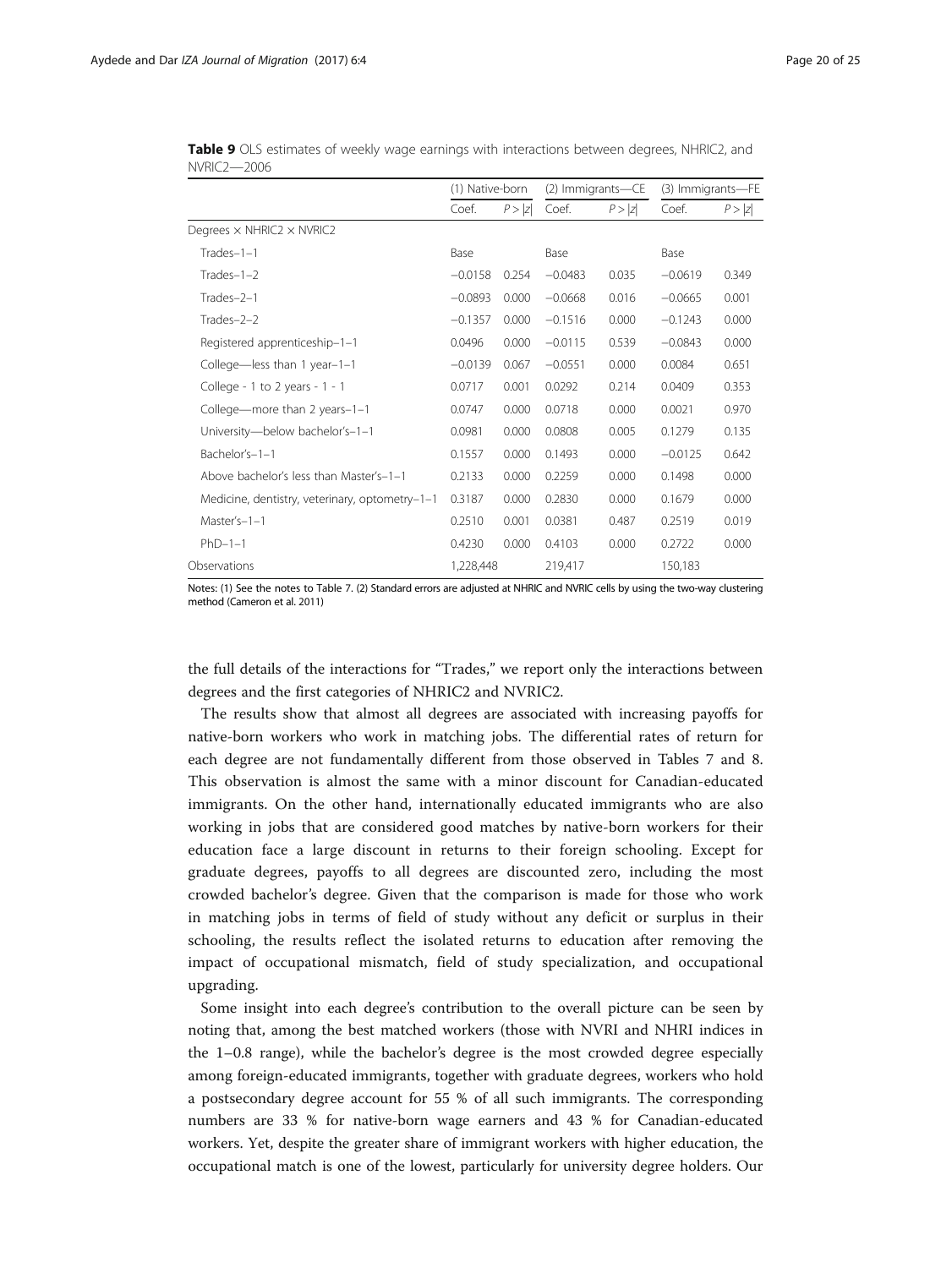<span id="page-20-0"></span>results in Table [9](#page-19-0) show that even among these well-matched foreign-educated immigrant workers, returns to education are discounted to zero for 80 % of them, including those who hold bachelor's degrees.

Finally, to check the robustness of the results in Table [8,](#page-17-0) we compare the returns to education for those who have the lowest relatedness index in both levels in Table 10. To achieve this, we define the lowest normalized relatedness between 0.2 and 0 for NHRIC2 and NVRIC2 and change the base to Trades–2–2 in estimations. The results show that, while the rates of return for each degree generally sustain their incremental values for native-born and Canadian-educated immigrant workers, payoffs to each degree of internationally educated workers are discounted to zero. Although those who hold a bachelor's degree are rewarded an additional 4 % for their education, this is not comparable to the 14–15 % earned by native-born and Canadian-educated counterparts.

## 5 Conclusions

Using the 2006 Canadian Census, this paper investigates the lower return to immigrants' foreign education credentials after adjusting for their occupational matching in hosting labor markets. There is a common perception that a deficiency in foreign qualification recognition and an excessive cost of reentry into regulated (or self-regulated) occupations hinders the labor market integration of new immigrants and results in the well-documented wage penalty at entry for newcomers. At the same time, the evidence in the literature also suggests that the differences in foreign schooling quality have substantial impacts on the earnings of immigrants. But the quality of foreign education can have an impact on the payoffs to schooling through different channels: the "pure" returns to education (reflecting the increased productivity of workers in a given occupation), occupation upgrading (resulting from education allowing workers to find more complex and better-paying jobs), and matching effects (the quality of the match

| <b>Table 10</b> OLS estimates of weekly wage earnings with interactions between degrees, NHRIC2, and |  |                                                           |
|------------------------------------------------------------------------------------------------------|--|-----------------------------------------------------------|
| NVRIC2-2006                                                                                          |  |                                                           |
|                                                                                                      |  | $(1)$ Native-born $(2)$ Immigrants—CE $(3)$ Immigrants—FE |

|                                                | II INGLIVE DUIT |        | (4) ITTITINGIOITUS<br>◡└ |        | $\cup$ in intervents it. |        |
|------------------------------------------------|-----------------|--------|--------------------------|--------|--------------------------|--------|
|                                                | Coef.           | P >  Z | Coef.                    | P >  Z | Coef.                    | P >  Z |
| Degrees $\times$ NHRIC2 $\times$ NVRIC2        |                 |        |                          |        |                          |        |
| Trades-2-2                                     | Base            |        | Base                     |        | Base                     |        |
| Registered apprenticeship-2-2                  | 0.03378         | 0.000  | 0.6442                   | 0.000  | $-0.0635$                | 0.000  |
| College-less than 1 year-2-2                   | $-0.0302$       | 0.000  | $-0.0276$                | 0.000  | 0.0112                   | 0.181  |
| College-1 to 2 years-2-2                       | 0.0455          | 0.001  | 0.0902                   | 0.000  | $-0.0658$                | 0.000  |
| College-more than 2 years-2-2                  | 0.0764          | 0.000  | 0.1219                   | 0.000  | $-0.0381$                | 0.000  |
| University-below bachelor's-2-2                | 0.1146          | 0.000  | 0.1263                   | 0.000  | 0.0215                   | 0.014  |
| Bachelor's-2-2                                 | 0.1447          | 0.000  | 0.1501                   | 0.000  | 0.0447                   | 0.000  |
| Above bachelor's less than Master's-2-2        | 0.1940          | 0.000  | 0.2381                   | 0.000  | 0.0769                   | 0.000  |
| Medicine, dentistry, veterinary, optometry-2-2 | 0.1679          | 0.000  | 0.2884                   | 0.000  | 0.0541                   | 0.191  |
| Master's-2-2                                   | 0.1369          | 0.000  | 0.2073                   | 0.000  | 0.0086                   | 0.445  |
| $PhD-2-2$                                      | 0.2432          | 0.000  | 0.3944                   | 0.000  | 0.0259                   | 0.001  |
| Observations                                   | 1,228,448       |        | 219,417                  |        | 150,183                  |        |

Notes: (1) See the notes to Table [7.](#page-16-0) (2) Standard errors are adjusted at NHRIC and NVRIC cells by using the two-way clustering method (Cameron et al. [2011\)](#page-23-0)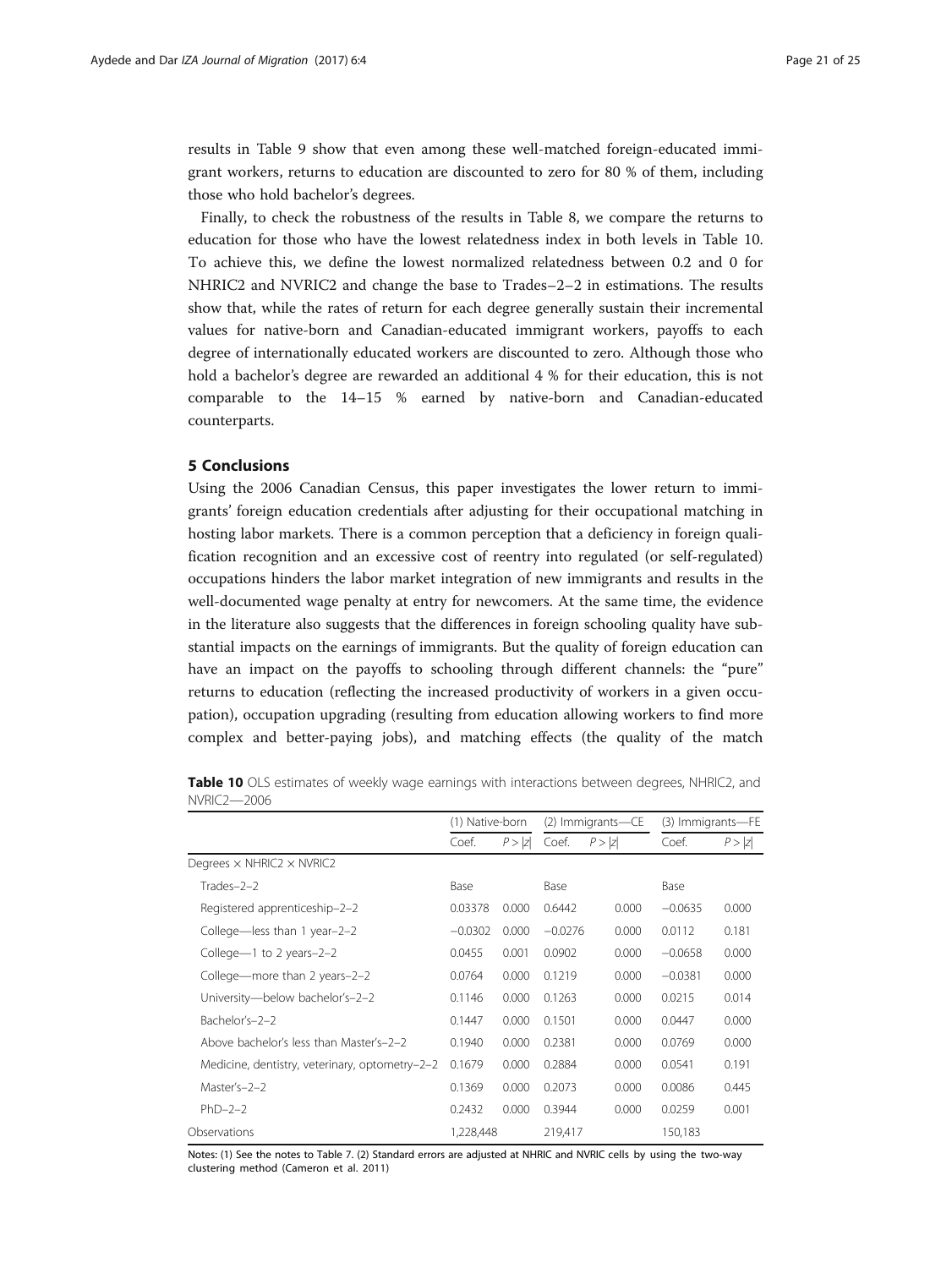between workers' skills and the occupations in which they are employed). Hence, unless the matching quality is controlled for in wage earnings equations, the existing evidence falls short of revealing the underlying reasons behind the gap in returns to education by nativity. The objective of this paper is to shed light on this very issue, one that has important policy implications. If it is the nonportability of foreign credentials rather than the lack of immigrants' transitory occupational mobility, solutions to the poor economic integration of immigrants into Canadian labor markets should lie more in policies targeting new immigrants' source-country human-capital characteristics rather than policies designed for postmigration improvements.

The approach we adopt in this study is to estimate a Mincerian wage function, augmented with controls for matching quality and occupational upgrading, among other things, to assess the returns to education of immigrants (both Canadian- and foreigneducated) relative to those of native-born Canadians. Our study breaks fresh ground in that we define and quantify matching quality using two measures of relatedness—one based on the match between educational degrees and occupation and the second based on the matching between field of study and occupation. The size of the sample we use allows us to develop these indices at a considerably low level of aggregation. Specifically, we are able to create two continuous indices that expose the "common" quality of occupational match experienced by native-born wage earners in labor markets. These indices quantify the match in two dimensions by using the clustering of native-born workers in each cell of the field of study–occupation and degree of education–occupation matrices reflecting the relatedness of each of the 1375 fields of study and 14 major degrees to 520 occupations separately. Unlike studies that define the match between pre- and postmigration (or intended) occupations, or studies that use a measure of "required education," as suggested in the ORU literature, the present study uses the distribution of native-born workers across occupations by field of study and degree of education as a benchmark that internationally educated immigrant workers can attain in the long run. This approach helps us eliminate the difficult problem of determining an ideal matching ordering of 520 occupations for each of the 1375 fields of study and 11 degrees in 520 occupations in labor markets, particularly for unregulated occupations. Thus, by adjusting the quality of immigrants' occupational matching, we can isolate the returns to education in estimation such that they reflect the true rewards to foreign credentials.

Our findings show that, in general, well-matched native-born and Canadian-educated immigrants earn more the higher their educational attainment in terms of degrees. However, for well-matched (by native-born standards) foreign-educated workers, the payoffs to schooling are severely discounted. Specifically, except for graduate degrees, the payoffs to all other degrees, including the most populous bachelor's degree, are effectively discounted to zero. This is especially noteworthy given that, among internationally educated immigrants, 35 % hold a bachelor's degree, relative to 24 % for the native-born. While foreign-educated immigrants generally have higher educational attainments, their matching quality is low, especially for postsecondary degree holders. It seems that the depressed earnings of internationally educated immigrants have more to do with their nonequivalent quality of source-country human capital and cannot be overcome through a better matching of skills to occupations.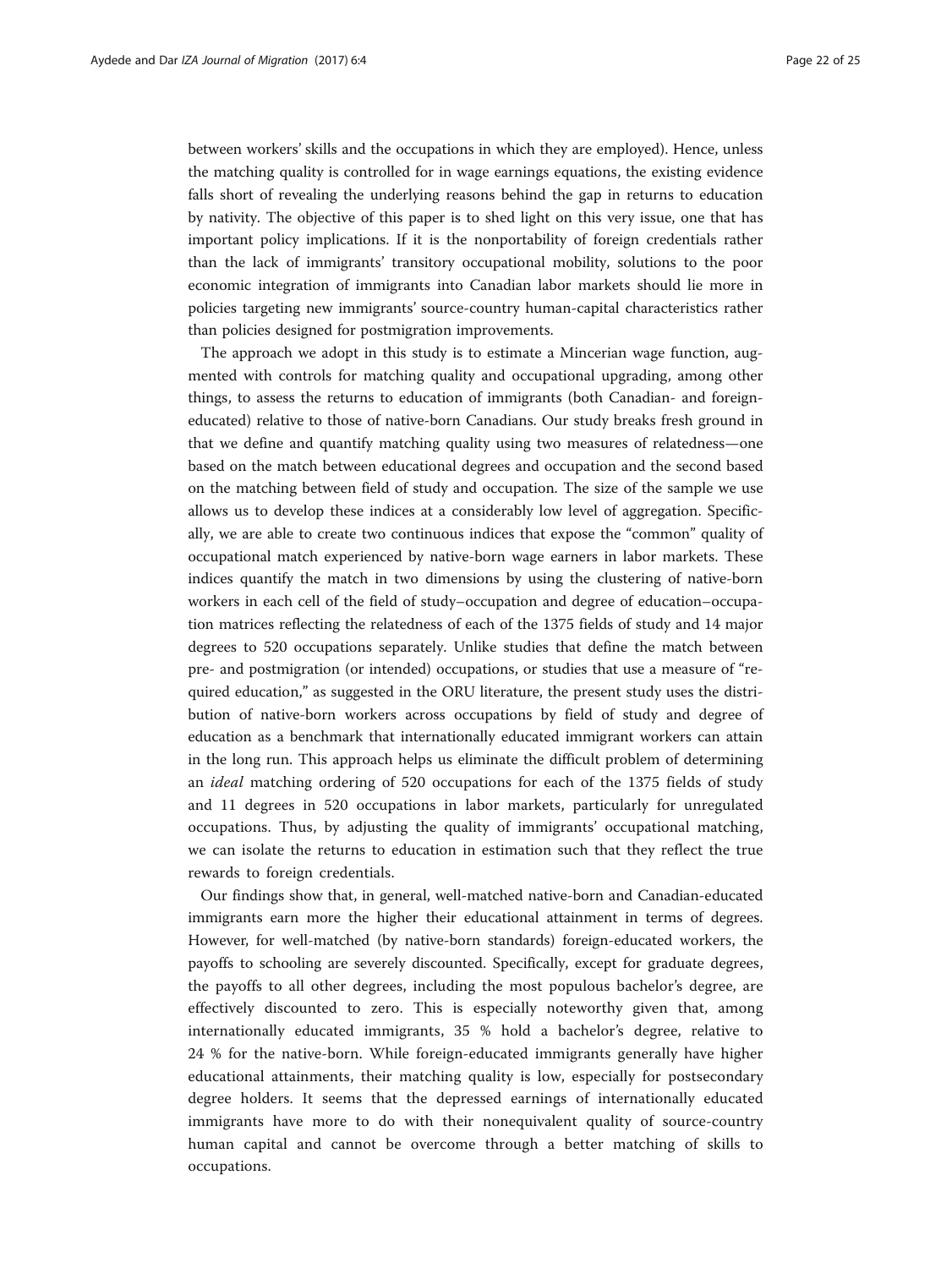#### **Endnotes**

<sup>1</sup>Earlier studies found that foreign education provides a significant wage return with a slight discount in Canada (Aydemir and Skuterud [2005\)](#page-23-0), as we noted earlier. Since information on the location of study was not available before the 2006 Census, these studies used information on the year of immigration to identify years of schooling that immigrants have obtained abroad and in Canada, separately. Another common approach in the literature has been to assume that immigrants who came to Canada at the age of 25 or older could be considered as foreign-educated and information on the place of birth has been used to identify their location of study. However, the data from the 2006 Census show that more than 24 % of those immigrants actually obtained their highest degree in Canada, with this ratio jumping to 66 % for those coming from the Middle East in the same age group. In both these earlier approaches to identifying locations of study, measurement errors might contaminate the true discount to foreign education. A short list of studies on the issue for other immigrant-receiving countries can be found in Chiswick and Miller ([2010\)](#page-23-0).

<sup>2</sup>In the literature, the terms "horizontal match" and "vertical match" are often used for field of study–occupation and education–occupation matching, respectively.

 ${}^{3}$ For instance, Reitz ([2001](#page-24-0)) estimated the annual underutilization cost due to the immigrant's occupational mismatch to be as high as 15 billion dollars. On the other hand, the Conference Board of Canada [\(2001\)](#page-23-0) has estimated this cost to be much lower, somewhere between 4.1 billion and 5.9 billion dollars.

<sup>4</sup>By using the same concordance table, [Xue and Xu \(2010\)](#page-24-0) and Zeitsma [\(2010\)](#page-24-0) also reported very detailed information about educational characteristics, occupational outcomes, and skill and field of study distributions of postsecondary educated immigrants based on the 2006 Canadian Census.

<sup>5</sup>Empty cells are assigned zero.

<sup>6</sup>Besides, although a concordance table is provided, Statistics Canada recommends that users not make historical comparisons between 2001 and 2006 censuses in terms of field of study.

 $7$ Cells with less than 10 native-born or 5 immigrant workers are dropped. However, we have reestimated all regressions with cells restricted to 15–20–25–30 native-born and immigrant workers in the field of study–occupation matrix. Since the results did not change fundamentally, we do not report them here.

<sup>8</sup>We also applied the ORU setting and found that the wage penalty for the overeducated disappears for internationally educated immigrants. This may imply that immigrants may offset lower returns to their foreign education with surplus in their formal schooling. We do not show the results here, as we believe that the issues in occupational matching cannot be addressed effectively within the ORU setting.

<sup>9</sup>Although estimating the direct wage effects of these indices is not the main objective of the paper, we have experimented with several different options when introducing HRI and VRI into our estimations. First, we have changed the five-level classification to a two-level classification and reestimated all three specifications in Table [8](#page-17-0). The results are consistent with those reported in Table [8](#page-17-0). We have also used the HRI and VRI as continuous variables (in logs and levels). Again, the results indicate a significant wage gain for those who work in matching occupations in both dimensions.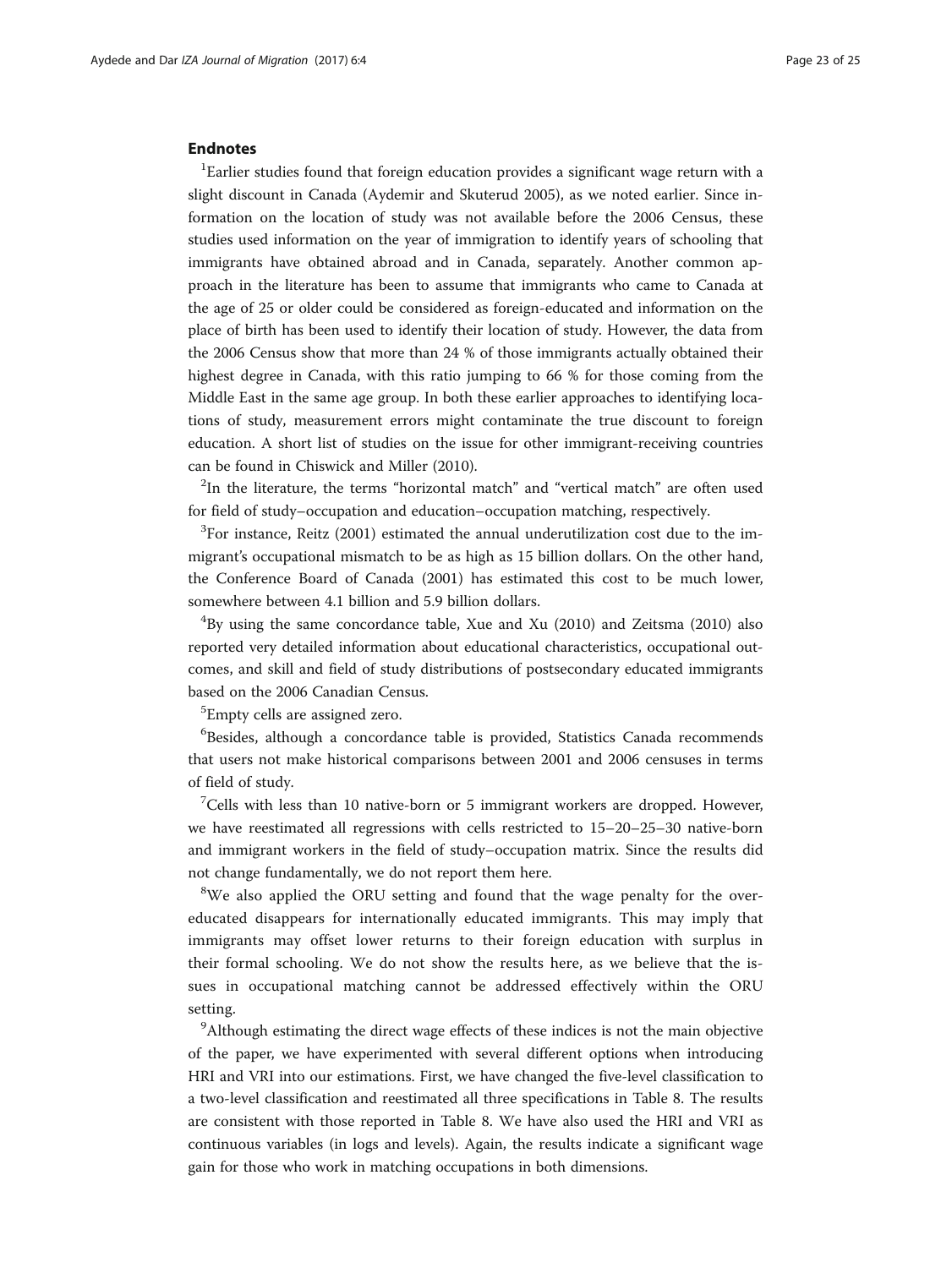#### <span id="page-23-0"></span>Acknowledgements

The analysis presented in this paper was conducted at the Atlantic Research Data Centre, which is part of the Canadian Research Data Centre Network (CRDCN). The services and activities provided by the Atlantic Research Data Centre are made possible by the financial or in-kind support of the SSHRC, the CIHR, the CFI, Statistics Canada, and Dalhousie University. The views expressed in this paper do not necessarily represent those of the CRDCN or those of its partners. We thank Heather Hobson at the Atlantic Research Data Centre of Statistics Canada for her help during our work at the center. Responsibility for any shortcomings remains with us. We would also like to thank the editor and an anonymous referee for the useful remarks. Responsible editor: Denis Fougère

#### Competing interests

The IZA Journal of Migration is committed to the IZA Guiding Principles of Research Integrity. The authors declare that they have observed these principles.

#### Received: 15 June 2016 Accepted: 10 August 2016 Published online: 27 February 2017

#### References

Aleksynska M, Tritah A. Occupation-education mismatch of immigrant workers in Europe: context and policies. Econ Educ Rev. 2013;36:229–44.

Altonji JG, Blom E, Meghir C. Heterogeneity in human capital investments: high school curriculum, college major, and careers. Annu Rev Econom. 2012;4(1):185–223.

Ashenfelter O, Harmon C, Oosterbeek H. A review of estimates of the schooling/earnings relationship, with tests for publication bias. Labour Econ. 1999;6(4):453–70.

Aydede Y, Dar A. The cost of immigrants occupational mismatch and the effectiveness of postarrival policies in Canada. IZA J Migr. 2016;1–23.

Aydemir A, Skuterud M. Explaining the deteriorating entry earnings of Canada's immigrant cohorts, 1966–2000. Can J Econ. 2005;38(2):641–72.

Borjas G. The slowdown in the economic assimilation of immigrants: aging and cohort effects revisited again. NBER Working Papers 19116. National Bureau of Economic Research, Inc. 2013.

Cameron AC, Gelbach J, Miller D. Robust inference with multi-way clustering. J Bus Econ Stat. 2011;29(2):238–49. Card D. The causal effect of education on earnings. In: Ashenfelter O, Card D, editors, Handbook of Labor Economics, V.3. Amsterdam: North-Holland; 1999.

Chiswick B. The effect of Americanization of earnings of foreign-born men. J Polit Econ. 1978;86(5):897–921.

Chiswick B, Miller P. Why is the payoff to schooling smaller for immigrants? Labour Econ. 2008;15:1317–40.

Chiswick B, Miller P. The international transferability of immigrants' human capital. Econ Educ Rev. 2009;28:162–9.

Chiswick B, Miller P. The effects of schooling quality in the origin on the payoff to schooling for immigrants,"

international transferability of immigrants' human capital. IZA Discussion Papers, IZA DP No. 5075. 2010. Chiswick B, Miller P. Earnings and occupational attainment: immigrants and the native born. IZA Discussion Papers, IZA DP No. 2676. 2007.

Conference Board of Canada 2001. Brain Grain. Economic benefits of recognizing learning and learning credentials in Canada. [http://grantinsights.com/pdfs/brain\\_gain.pdf.](http://grantinsights.com/pdfs/brain_gain.pdf)

Dell'Aringa C, Lucifora C, Pagani L. Earnings differentials between immigrants and natives: the role of occupational attainment. IZA J Migr. 2015; 1–18.

Duncan GJ, Hoffman SD. The incidence and wage effects of overeducation. Econ Educ Rev. 1981;1(1):75–86. Ferrer A, Riddell WC. Education, credentials, and immigrant earnings. Can J Econ. 2008;41(1):186–216.

Ferrer A, Picot G, Riddell WC. New directions in immigration policy: Canada's evolving approach to the selection of immigrants. IZA Discussion Papers, IZA DP No. 8682. 2014.

Green DA. Immigrant occupational attainment: assimilation and mobility over time. J Labour Econ. 1999;17(1):49–79. Green DA, Riddell CW. Understanding educational impacts: the role of literacy and numeracy skills. 2015. [http://www.](http://www.iza.org/conference_files/2015_Skill_Mismatch/riddell_w5670.pdf) [iza.org/conference\\_files/2015\\_Skill\\_Mismatch/riddell\\_w5670.pdf](http://www.iza.org/conference_files/2015_Skill_Mismatch/riddell_w5670.pdf). Accessed Jul 2016

Green D, Worswick C. Immigrant earnings profiles in the presence of human capital investment: measuring cohort and macro effects. Labour Econ. 2012;19(2):241–59.

Hanushek AE, Kimko DD. Schooling, labor-force quality, and the growth of nations. Am Econ Rev. 2000;90(5):1184–208. Imai S, Stacey D, Warman C. From engineer to taxi driver? Occupational skills and the economic outcomes of

immigrants. Queen's University Economic Department Working Paper No: 1275. 2011.

Jantzen L. Do economic principal applicants work in their intended regulated occupation? Introducing the national household survey and immigration landing file linkage database. Canadian Public Policy. 2015;41(1):48–63. Lemieux T. Occupations, fields of study, and returns to education. Can J Econ. 2014;47(4):1047–77.

Leuven E, Oosterbeek H. Over-education and mismatch in the labour market. IZA Discussion Papers, IZA DP No. 5523. 2011. Li Q, Sweetman A. The quality of immigrant source country educational outcomes: do they matter in the receiving country? Labour Econ. 2014;26(C):81–93.

Nieto S, Matano A, Ramos R. Educational mismatch in the EU: immigrants vs natives. Int J Manpow. 2014;36(4):540–61. Nordin M, Persson I, Rooth D. Education-occupation mismatch: is there an income penalty? Econ Educ Rev. 2010;29(6): 1047–59.

Picot G, Sweetman A. Deteriorating economic welfare of immigrants and possible causes. Statistics Canada, Analytical Studies Research Paper No 262. 2005.

Picot G, Sweetman A. Immigration policy and immigrant economic outcomes: why differences between Sweden and Canada. IZA Policy Paper No. 25. 2011.

Picot G, Sweetman A. Making it in Canada: immigration outcomes and policies. IRPP Study no. 29. Montréal: Institute for Research on Public Policy (IRPP). 2012.